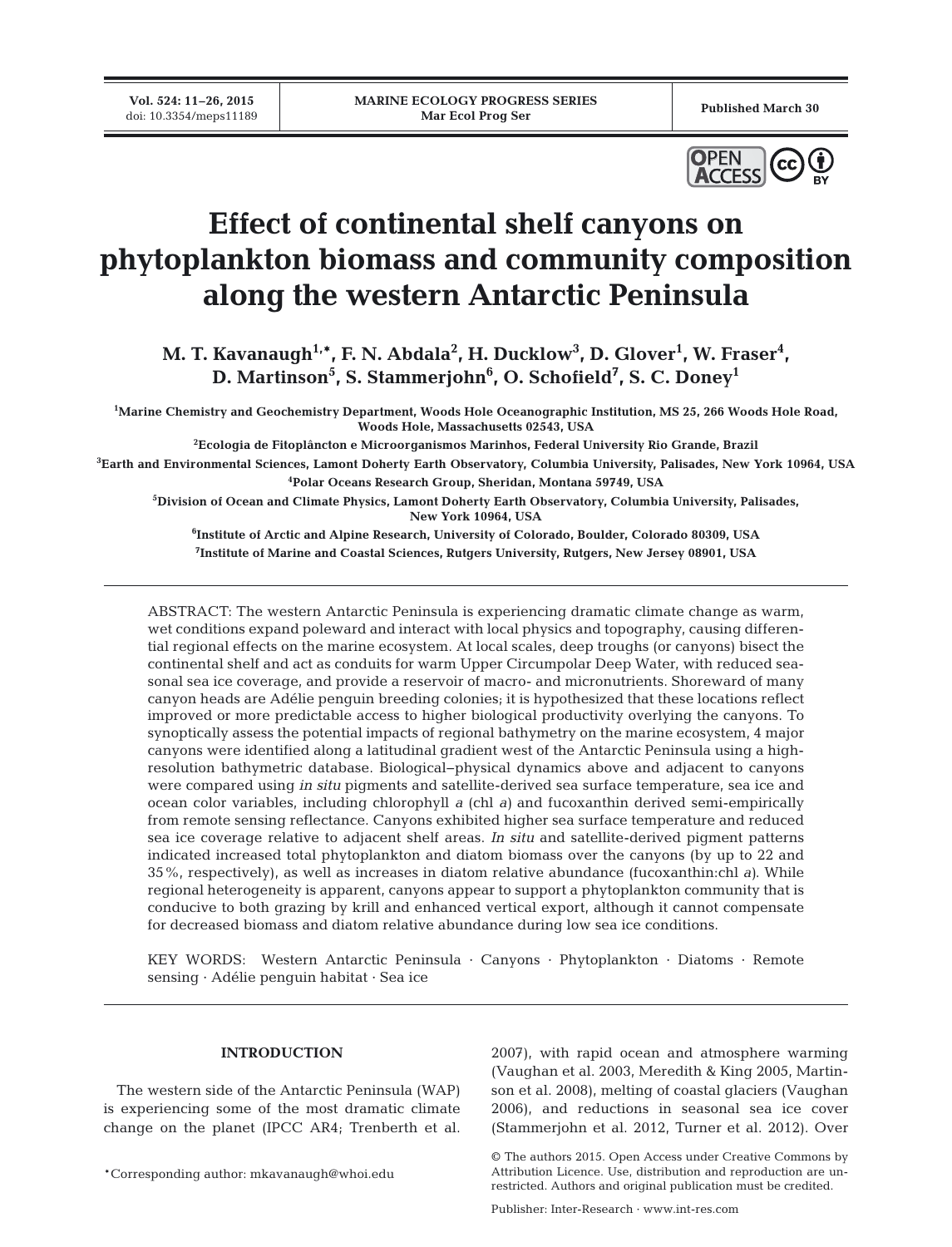the past half century, both air and sea temperatures have risen in response to regional and global forcing, with a 6°C increase in average wintertime air temperature (e.g. Ducklow et al. 2012), a 1°C increase in sea surface temperature (SST) (Meredith & King 2005), and a 0.7°C increase in subsurface ocean temperature attributed to both ocean warming and changes in ocean circulation (Martinson et al. 2008, Martinson 2012). Changes in regional wind patterns and seasonal ice−ocean feedbacks have led to a decline in the duration of seasonal sea ice cover by nearly 90 d since the beginning of satellite-based measurements in 1979 (Stammerjohn et al. 2008, 2012). Multi-scale repercussions are evident throughout the marine ecosystem as warmer conditions expand poleward and interact with local physics and topography (Ducklow et al. 2007).

How interannual and seasonal changes in sea ice affect ecosystem productivity along the WAP is complex, with likely non-linear responses of phytoplankton productivity to decreased sea ice coverage. Antarctic coastal waters exhibit high rates of primary production (100–200 g C m<sup>-2</sup> yr<sup>-1</sup>) during a limited growing season of about 150−180 d (Smith et al. 1998, Vernet et al. 2008, Ducklow et al. 2012). These high rates are often observed along the retreating sea ice edge in spring, where there are ample macronutrients and water column stability, the latter influencing light availability (Mitchell & Holm-Hansen 1991). These conditions allow for large diatom-dominated blooms that support short food chains, consisting of diatoms, krill, and apex predators (Huntley et al. 1991). With atmospheric warming, large areas  $({\sim}24 \times 10^3 \text{ km}^2)$  of shallow coastal systems that are newly open following extensive sea ice loss may allow for increased biomass, estimated at  $9.1 \times 10^5$  t of carbon (Peck et al. 2010). Analyses of 3 decades of satellite and *in situ* chlorophyll *a* (chl *a)* data along the WAP shelf suggest that phytoplankton biomass has increased in the central WAP at Marguerite Bay, but decreased in the northern WAP north of Anvers Island (Montes-Hugo et al. 2009). Latitudinal trends reflect reduced seasonal sea ice cover as well as increased cloud formation and winds in the north. Decreased biomass in the northern WAP is also associated with substantial decreases in primary production (12−50%; Vernet et al. 2008). Finally, phytoplankton (Montes-Hugo et al. 2009) and food-web structure (Sailley et al. 2013) may shift with continued reductions in sea ice cover, with dominance by smaller phytoplankton and increased microbial recycling in regions where seasonal sea ice formation is minimal.

Submarine canyons can locally influence both horizontal and vertical ocean circulation patterns and nutrient availability, which in turn affect phytoplankton dynamics (e.g. Allen et al. 2001, Ryan et al. 2005) and subsequent distribution and diversity of higher trophic levels (Cunha et al. 2011, Fanelli et al. 2011). Canyon dynamics along some regions of the Antarctic continental margin may be affected both by latitudinal trends in atmospheric warming and sea ice loss, as well as regional shifts in winds and ocean circulation. Along the Amundsen and Bellinghausen Seas, the southern boundary of the Antarctic Circumpolar Current (ACC) is not spatially separated by the presence of a large subpolar gyre (like in the Weddell and Ross Seas) but abuts the continental shelf (Nitsche et al. 2007, Clarke et al. 2012, Martinson 2012). Upper Circumpolar Deep Water (UCDW) is found in the mid-level ACC and is characterized by a vertical maximum in potential temperature, low dissolved oxy gen, and relatively high macro- and micronutrient concentrations (Hofmann et al. 1996, Meredith & King 2005, Martinson et al. 2008). While wind-driven upwelling and internal tides have been hypothesized as important transport mechanisms for UCDW onto the continental shelf (Wallace et al. 2008), recent modelling studies (e.g. Dinniman et al. 2011, St. Laurent et al. 2013) and observations (Martinson & McKee 2012) demonstrate that interactions between the ACC and canyon mouths on the shelf-slope break are also important factors in the shoreward movement of UCDW. Canyons along the WAP and Amundsen continental shelves may facilitate the de livery of nutrients and heat to coastal surface waters, which can directly and indirectly affect phytoplankton dynamics (Smith et al. 1998, Schofield et al. 2013) through changes in physiological rates or changes in the onset or duration of the growing season. Some studies have postulated positive effects of UCDW intrusions on phytoplankton (e.g. Prézelin et al. 2000, 2004); intrusions of UCDW may dilute high levels of macronutrients found on continental shelves (Serebrennikova & Fanning 2004).

Evidence from *in situ* studies over the Palmer Deep, south of Anvers Island  $({\sim}64.94^{\circ}S, 64.42^{\circ}W)$ , suggests enhanced productivity of planktonic ecosystems above the canyon compared with adjacent shallow areas (Ducklow et al. 2013, Oliver et al. 2013, Schofield et al. 2013). Adélie penguins from breeding colonies in the Palmer region forage almost exclusively in and/or near canyons (Oliver et al. 2013). The Adélie's major food source, krill, tends to aggregate in the canyon with the long harmonic of the semi-diurnal tide (27 d; Bernard & Steinberg 2013). Glider surveys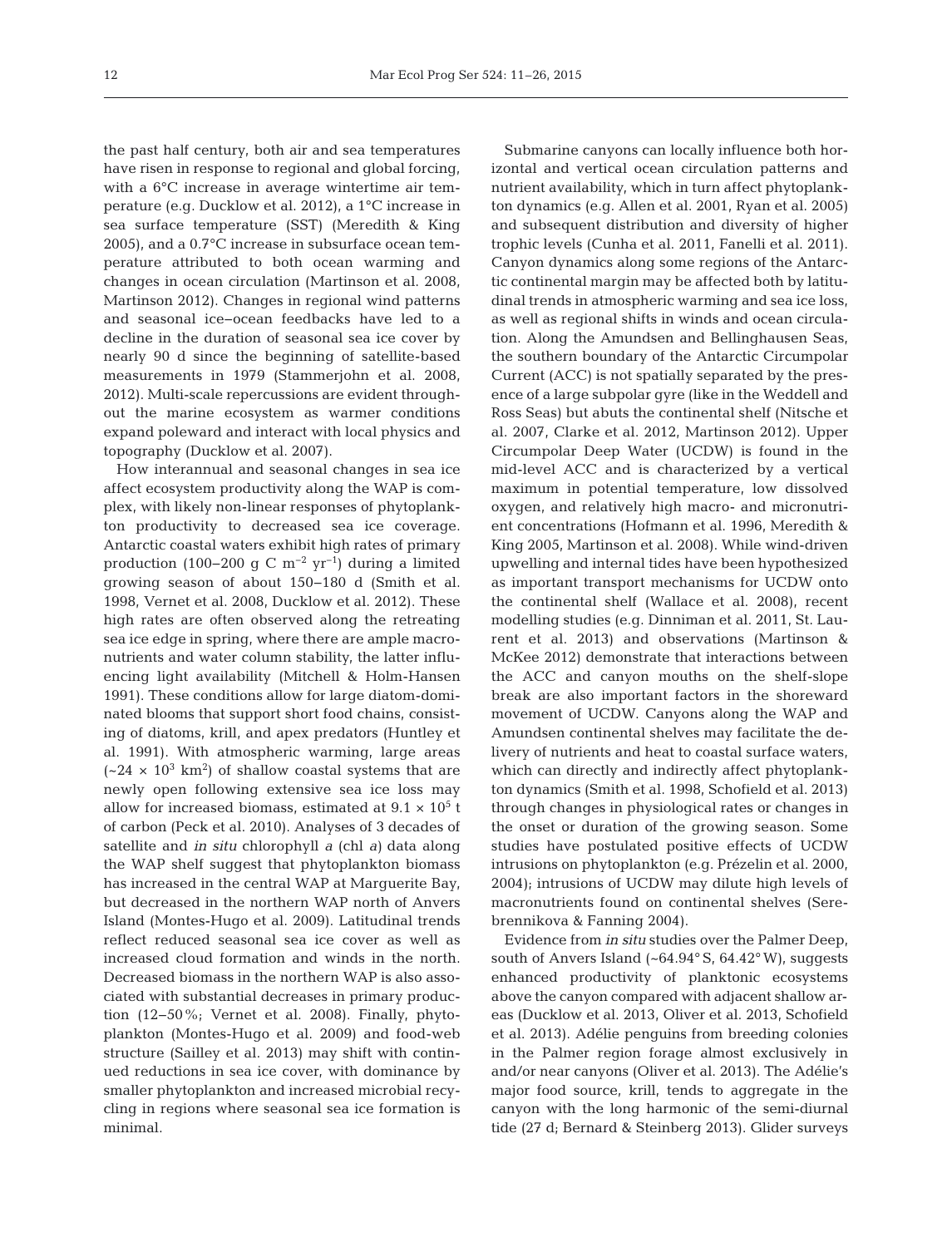revealed increases in chl *a* concentration in the canyon, particularly where warmer temperatures invade the surface layers (Schofield et al. 2013). These observations (from Palmer Deep) support 3 interconnected hypotheses regarding the ecological roles of canyon dynamics along the WAP. Canyons act as conduits for UCDW, which can (1) reduce seasonal sea ice cover and increase access to open water areas for foraging by top predators, both during the initial breeding season in spring as well as over the winter sea ice period; (2) provide a reservoir of relatively high macro- and micronutrients year-round; and (3) deliver warmer water, which can directly and indirectly affect biological production by affecting physiological processes and water column stratification.

Understanding how these local process studies extend to the entire WAP or throughout the season is limited by the lack of synoptic observations inherent in ship based *in situ* sampling (as noted by Prézelin et al. 2004). Synoptic satellite-based efforts have focused on regional-scale or larger-scale processes along

the WAP (e.g. Smith et al. 2008, Montes-Hugo et al. 2009, Peck et al. 2010, Cimino et al. 2013), with high cloud cover and lack of topographical detail limiting analyses at higher space/time resolution. No studies to date have focused on local dynamics at seasonal or finer scales. Using a multi-year record of pigments collected from nearshore sampling near Palmer Station and from annual shipbased cruises along the WAP, as well as high-resolution bathymetry, highresolution satellite-based sea ice coverage, SST, and ocean color data, we tested hypotheses 1 and 3 (above) across multiple canyons along the WAP. Specifically, we addressed the following questions. Are canyons associated with measureable differences in sea ice coverage and SST relative to adjacent shelf areas? Do canyons aggregate enhanced phytoplankton biomass compared with adjacent shelf areas? Do we see variations in the community structure of phytoplankton above canyons? Do these patterns vary seasonally and/or spatially? And finally, to inform climate projections, how are the overlying patterns affected by spatiotemporal variability in seasonal sea ice coverage?

# **MATERIALS AND METHODS**

## *In situ* **data**

*In situ* data were collected as part of the regular sampling of the Palmer Long-Term Ecological Research (PAL-LTER; http://pal.lternet.edu/). Since 1993, the PAL-LTER has conducted regional oceanographic and biogeochemical sampling each January over a grid of hydrographic stations extending 400 km north−south along the WAP, and from the nearshore region (<300 m depth) to the slope region beyond the shelf break (>3000 m), about 200 km from the coast (Fig. 1). Beginning in 2009, the latitudinal grid was extended an additional 300 km to the south in order to include areas with more extensive sea ice cover. In addition, regular twice-weekly nearshore sampling at Palmer Station from October to April provides a seasonal context for the January shelf-wide observations. Pigment concentrations were measured using reverse phase



Fig. 1. Bathymetry along the Western Antarctic Peninsula continental shelf. Spatial resolution is 500 m (source: Bedmap 2). White dots denote location of HPLC samples taken as part of the Palmer LTER annual surveys used to inform the fucoxanthin algorithm from remotely sensed reflectances. Insets show polygon regions of interest and *in situ* samples where applicable for (A) North Brabant, (B) Palmer Deep, (C) Avian Island and (D) Charcot Island. Coordinates and summary statistics are listed in Table 1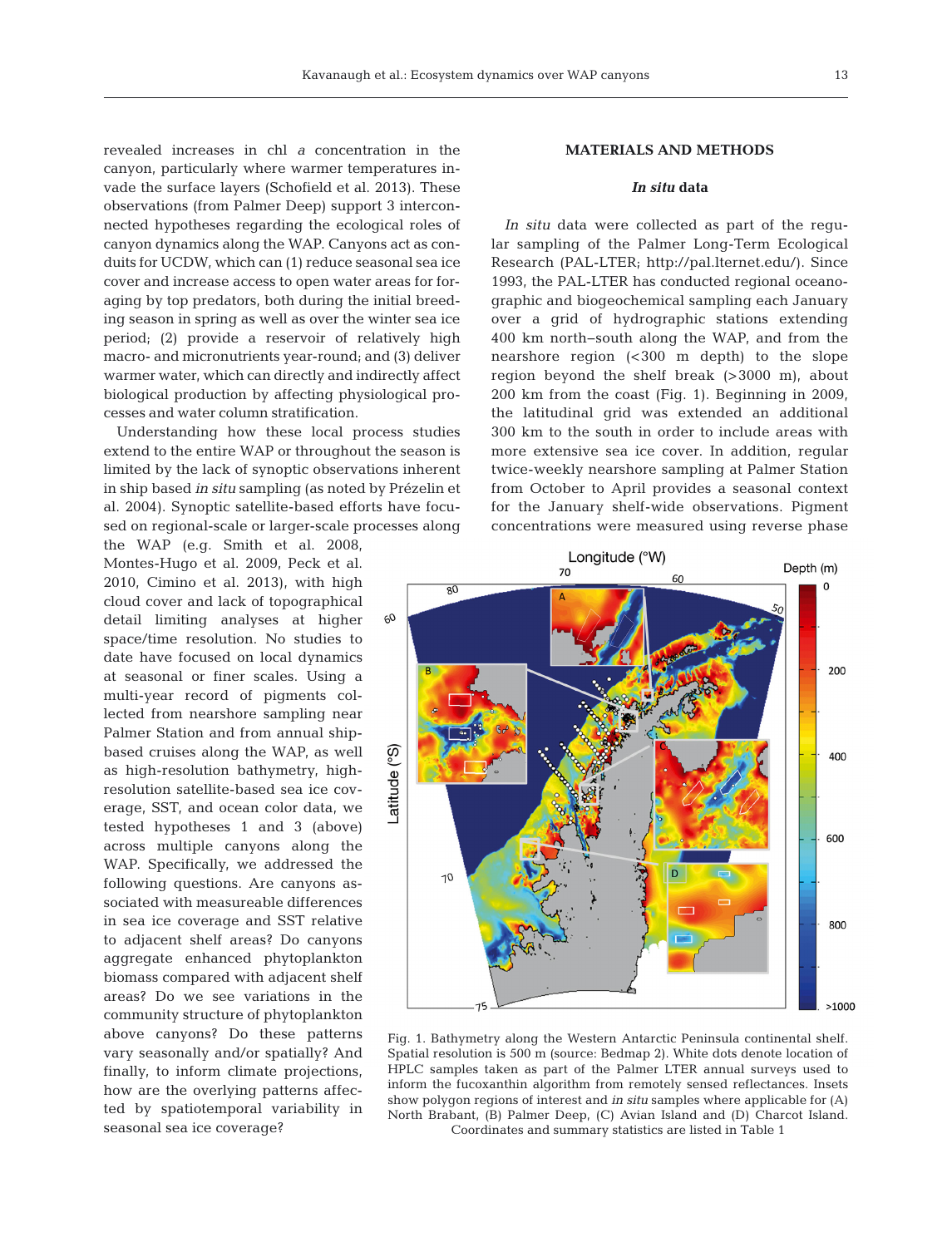HPLC (Wright et al. 1991, Kozlowski et al. 2011) and provided proxies for total phytoplankton community biomass (chl *a)*, diatom biomass (fucoxanthin), and diatom relative abundance (fucoxanthin: chl *a)*. We recognize that variations in phytoplankton carbon:chl *a* ratios exist in many regions of the world ocean due to physiological acclimation to light, nutrients, or temperature (e.g. Geider et al. 1998). However, chl *a* and phytoplankton carbon are well correlated in the Southern Ocean (Arrigo et al. 2008) and the northern WAP (Mendes et al. 2012). In phytoplankton, fucoxanthin is confined to diatoms, prymnesiophytes (such as *Phaeocystis* spp.), raphidophytes, and chrysophytes (Wright & Jeffrey 1987); the latter 2 taxa are not well represented along the WAP. *Phaeocystis* has 1/10 the fucoxanthin to chl *a* ratio of diatoms in iron-replete conditions and has undetectable concentrations of fucoxanthin when iron is limited (Aldercamp et al. 2012). Additionally, *Phaeocystis* does not appear to have a significant presence at Palmer Station.

#### **High-resolution bathymetry**

Four canyons and adjacent shelf 'controls' were defined along the WAP (Fig. 1) using high-resolution bathymetry. Bathymetry was based on seafloor and subglacial bed elevation of the Antarctic (Bedmap2; Fretwell et al. 2013). The product Bedmap2 combines multiple sources primarily from the British Antarctic Survey and has a 500 m horizontal resolution. Canyons were defined as localized contiguous regions on the continental shelf with depths >700 m. Once

canyon polygons were delineated, adjacent shallow (<250 m) shelf areas were also defined using the same size polygon with minimal change in pixel count (Table 1). These 4 canyons represent a subset of canyons along the WAP latitudinal gradient, and landward of the canyon heads, penguin colonies are known to exist, either currently or in the recent past (Fraser & Trivelpiece 1996, Schofield et al. 2013).

#### **Sea ice coverage**

We utilized the GSFC Bootstrap SMMR-SSM/I Version 2 quasi-daily time series (1979−2010) of sea ice concentration (Comiso et al. 1997, Comiso 2010, 2012) from the EOS Distributed Active Archive Center (DAAC) at the National Snow and Ice Data Center (NSIDC, University of Colorado at Boulder, http://nsidc.org). Sea ice concentration is derived from brightness temperatures acquired from the following satellites and sensors: the NASA Nimbus-7 Scanning Multi-channel Microwave Radiometer (SMMR) and the Defense Meteorological Satellite Program (DMSP)-F8, -F11 and - F13 Special Sensor Microwave/Imagers (SSM/I), and the DMSP-F17 Special Sensor Microwave Imager/Sounder (SSMIS). Sea ice concentration is the fraction of surface area covered by sea ice and is hereafter referred to as sea ice coverage (in percentage). Sea ice concentrations were maintained on their native grid  $(25 \times 25 \text{ km})$  but binned into 8 d averages. Spring ice retreat dates were identified as the first day sea ice concentration fell below 15% (e.g. Stammerjohn et al. 2008) using smoothed (7 d running average) daily data.

## **Satellite ocean color**

MODIS-Aqua Level 2B data were downloaded for the WAP region and binned into daily geometric means. Ocean color and SST files were binned onto the same grid prior to temporal averaging using a nearest neighbor technique to interpolate over the domain of 85 to 50°W and 75 to 60°S. The grid maintained ~1 km resolution and thus was 1926 pixels wide at 60°S and 998 pixels at 75°S. MODIS Level 2b Ocean Color data include 5 remote sensing reflec tances  $(R_{rs})$  at the following wavelengths: 412, 443,

Table 1. Summary of bathymetric regions of interest (ROI) used in the study. Latitude (Lat.) and longitude (Long.) are coordinates for the centroid of the ROI. Depth and area are for the ROI, not the entire feature

| Region                    |             | Lat.<br>$\rm ^{e}S$ | Long.<br>(°W) | Mean<br>depth(m) | Mean area<br>(km <sup>2</sup> ) |
|---------------------------|-------------|---------------------|---------------|------------------|---------------------------------|
| North Brabant - canyon    |             | 64.01               | 61.74         | 1105             | 93.9                            |
|                           | $-$ shelf   | 63.98               | 62.09         | 104              | 87.5                            |
| Palmer Deep               | $-$ N shelf | 64.77               | 64.42         | 115              | 81.4                            |
|                           | - canyon    | 64.94               | 64.42         | 1190             | 81.4                            |
|                           | $-$ S shelf | 65.11               | 64.24         | 149              | 77.8                            |
| Avian Island              | $-$ W shelf | 67.89               | 68.76         | 205              | 84.4                            |
|                           | - canyon    | 67.82               | 68.16         | 822              | 86.0                            |
|                           | $- E$ shelf | 67.93               | 67.87         | 229              | 75.5                            |
| Charcot Island – N canyon |             | 69.56               | 75.70         | 616              | 14.2                            |
|                           | $-$ N shelf | 69.68               | 75.70         | 241              | 14.1                            |
|                           | – W canyon  | 69.84               | 76.08         | 698              | 27.2                            |
|                           | $-$ W shelf | 69.72               | 76.05         | 206              | 25.6                            |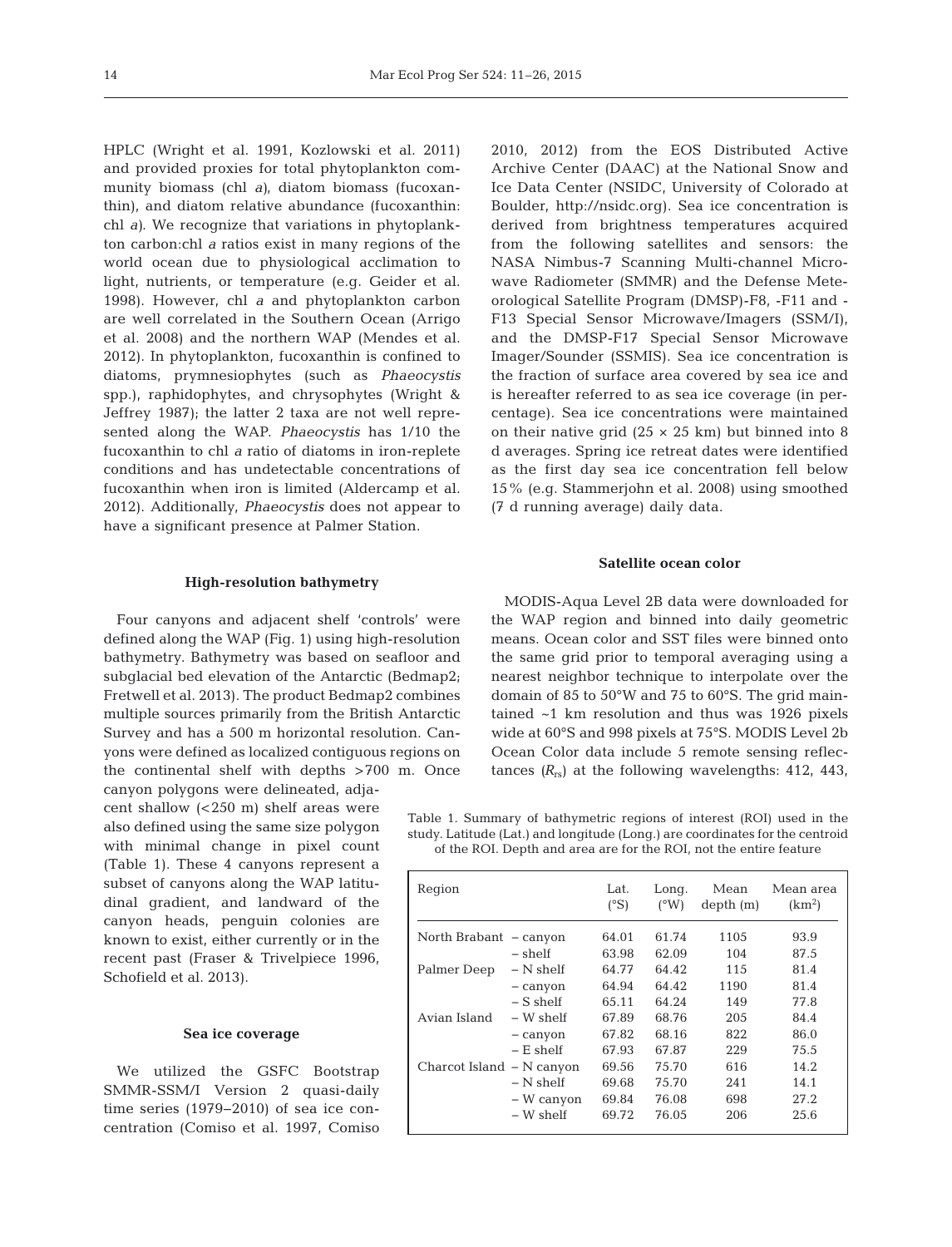488, 531 and 555 nm. *R*rs is computed by dividing normalized water leaving radiances (nLw) by the mean solar irradiance (Gordon & Wang 1994), has units of per steradian  $(sr^{-1})$ , and is now provided as a standard NASA Level 2 product.

Standard OC-3 and OC-4 MODIS−Aqua algorithms tend to underestimate chl *a* concentrations along the WAP (Dierssen & Smith 2000). Dierssen & Smith (2000) found that the following algorithm to compute chl *a* (in mg m−3) works well for the WAP:

$$
\log_{10}(\text{chl } a) = 0.641 - 2.058R - 0.442R^2 - 1.140R^3 \quad (1)
$$

where  $R = \log_{10}(R_{rs488}/R_{rs555})$  and  $R_{rs488}$  and  $R_{rs555}$  are the remote sensing reflectances at 488 and 555 nm, respectively. The algorithm is confirmed with our comparisons to *in situ* chl *a* (Fig. 2). A remotesensing estimate of fucoxanthin concentration was determined empirically using multiple linear regression (MLR) on remote sensing reflectances  $(R_{rs})$ . Mixed step-wise MLR analyses were conducted to determine the combination of wavelengths and wavelength ratios (to 555 nm) with interactions that resulted in a best empirical fit (probability to enter and leave of 0.25). The stepwise process was stopped using the Akaike criterion, which penalizes models that are overly complex to reduce the likelihood of over-fitting. Match-ups to *in situ* data were conducted on the same day, using the geometric mean of the remotesensing data in a 1 km circle centered on the *in situ* data point (Fig. 2). The final model explained 89% of the variance for fucoxanthin (mg m<sup>-3</sup>)  $(F_{\text{stat}} =$ 32.4, df = 3,48,  $p < 0.001$ ,  $R^2 = 0.89$ ; Fig. 2C) and is represented by the following empirical relationship (Table 2):

$$
log_{10}(fucoxanthin) = 1.49 - 0.67X1 +1.98X2 - 2.33X3
$$
 (2)

where  $X_1$ ,  $X_2$ , and  $X_3$  are the reflectance ratios at 412, 443, and 488 nm to 555 nm, respectively. Note that the high reflectance ratio spikes (>10) were removed. In global algorithms (Alvain et al. 2008), these 3 wavelengths differentiate waters with dia tom dominance. Pure fucoxanthin would be expected to absorb light strongly at 488 nm wavelength and weakly at 412 nm (Wright & Jeffrey 1987), and diatoms scatter light efficiently at the lower wavelengths (e.g. Vaillancourt et al. 2004). For both chl *a* and fucoxanthin, only satellitederived values within the range of the *in situ* pigments were used (0.1−35 mg m−3 for both chl *a* and fucoxanthin).



Fig. 2. Relationship of chlorophyll *a* (chl *a)* and fucoxanthin predicted from MODIS-Aqua remotely sensed reflectances (SAT) to *in situ* HPLC pigments. All values are  $log_{10}$ -transformed, in units of mg  $m^{-3}$ , and reflect match-ups with 1 km pixels across the cruise grid (circles) and seasonal sampling near Palmer Station (×). Line depicts 1:1. OC: standard NASA chl *a* algorithm; DS2000: Dierssen & Smith 2000; fucoxanthin: present study

Table 2. Regression statistics for satellite-derived fucoxanthin concentration from remote sensing reflectance ratios  $(R_{rs})$  relative to  $R_{rs}$  at 550 nm)

|           | Mean      | SЕ     |            | р        |
|-----------|-----------|--------|------------|----------|
| Intercept | 1.4519    | 0.1217 | 11.9260    | < 0.0001 |
| $R_{412}$ | $-0.6897$ | 0.1368 | $-5.0434$  | < 0.0001 |
| $R_{447}$ | 1.9821    | 0.2836 | 6.9889     | < 0.0001 |
| $R_{488}$ | $-2.3330$ | 0.1859 | $-12.5489$ | < 0.0001 |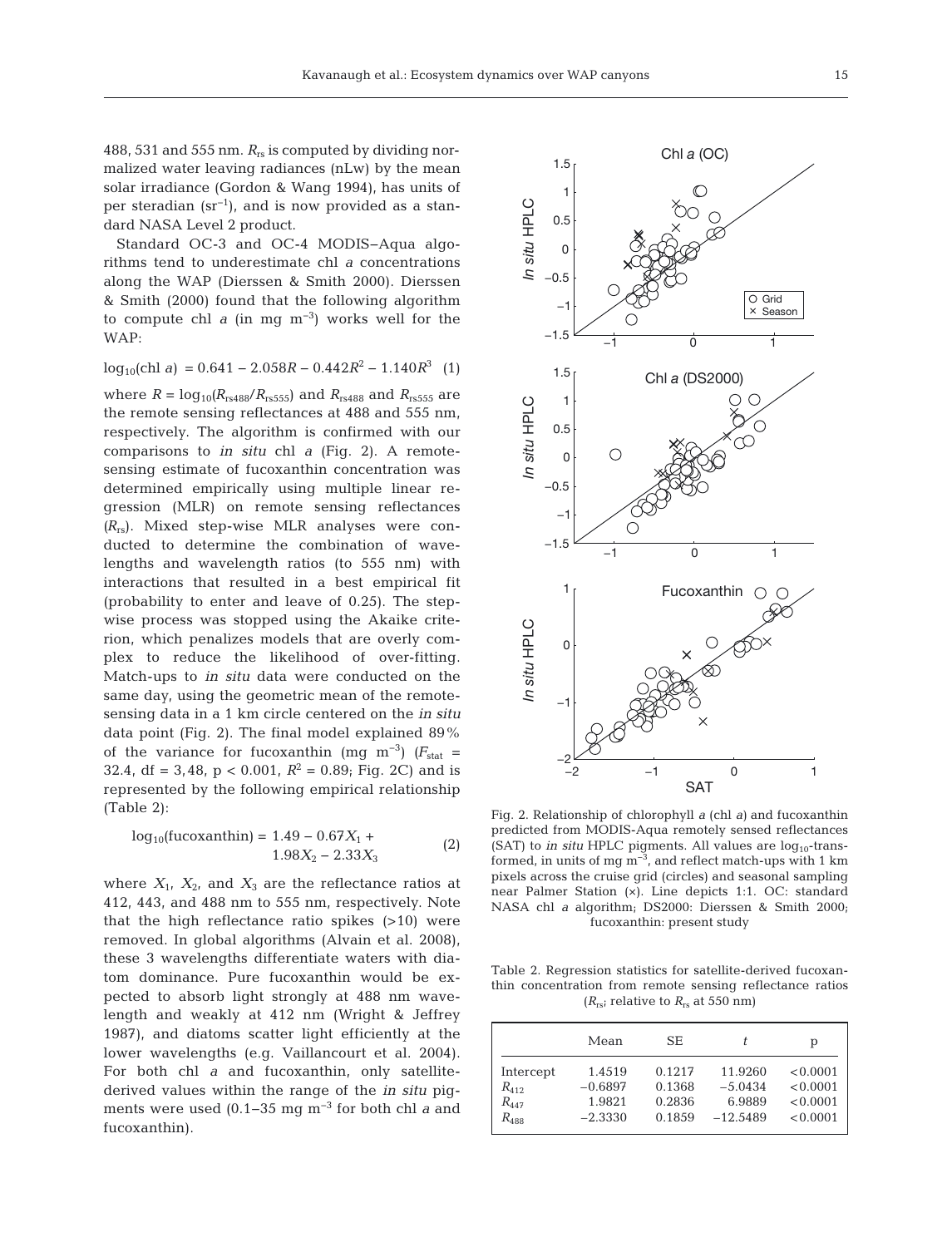# **Statistics**

Time series were created by averaging (geometric where appropriate) the pixels within the polygons described above. Concurrent ocean color, SST, and sea ice data were available from July 2002 through the end of 2010. For the present study, we considered the geometric mean (Campbell 1995) of pigment concentrations averaged over the first optical depth (37% surface irradiance = ~15 m). Paired *t*-tests were conducted on sea ice, SST, chl *a*, and fucoxanthin across all years to determine whether canyons and shelf areas were significantly different in these properties within and across years. The mean percents (as opposed to the percent of the means) are reported for ice, chl *a*, and fucoxanthin; the mean difference is reported for SST. *In situ* chl *a* and fucoxanthin were also compared with satellite estimates across 2 regions of interest, Palmer Deep and Avian Island (Table 1; see Fig. 1 for site locations). Because seasonal sampling at Palmer Deep is restricted to shallow waters and the canyon head and was not available for Avian Island, only cruise data were used and thus restricted to Januarys of 2003−2009 (Palmer Deep,  $N = 34$ ; Avian Island,  $N = 20$ ). ANOVA was used to determine whether *in situ* properties above canyons were significantly different from adjacent shelf areas.

## **RESULTS**

#### **Pixel retrieval at 8 d frequency**

Sensitivity to determine differences between can yons and adjacent shelf areas is affected by sufficient cloud-free or otherwise flagged pixels and within-region heterogeneity. For chl *a*, detectable differences were ~5% at North Brabant and Charcot Island, 8% at Palmer Deep, and 15% at Marguerite Bay (Fig. A1 in the Appendix). For fucoxanthin, detectable differences were 10% at all canyons except Marguerite Bay, where spatial heterogeneity likely resulted in lower sensitivity (27% minimum difference). Low signal to noise pixels are flagged in Level 2 data; for MODIS Aqua, on-orbit signal to noise ratio at 412 nm is adequate to obtain a surface signal after atmospheric correction, but less than that of the chl *a* wavelengths (1.3 compared with >1.6; Xiong et al. 2002). Because the fucoxanthin algorithm relies on the *R*rs 412 nm band, retrieval of the fucoxanthin was slightly less (1−3%) than that of chl *a* in time, but did not vary significantly from that of chl *a* in space.

# **Sea ice effects**

Seasonal sea ice coverage exhibited latitudinal variability, with winter maxima in percent sea ice cover in the northern sites averaging <30% at North Brabant and ~50% at Palmer Deep (Fig. 3). Although some years in the recent record saw much greater winter sea ice coverage (2005 and 2006), no years saw complete (100%) winter ice coverage at these 2 northern sites. Avian Island, by contrast, had an average winter sea ice coverage of  $~80\%$  (Fig. 3), with some years (2003, 2005−2006) reaching over 95% (Fig. 4). Starting in 2007, all sites exhibited relatively lower sea ice coverage, including the 2 southern sites (Avian and Charcot). Charcot Island often reached complete (100%) winter sea ice coverage and was not ice-free during the summers of 2005 and 2006. Sea ice duration also was variable, with the spring sea ice retreat at North Brabant and Palmer Deep often occurring well before 1 January, with the exception of 2005 and 2006. The spring sea ice retreat at Avian Island lagged that at Palmer Deep by ~2 wk, with pre-1 January retreats occurring from 2007 onward.

Sea ice coverage varied substantially over the satellite record (Fig. 4) but generally followed patterns outlined by Stammerjohn et al. (2008). Interannual sea ice reductions were evident (e.g. more than 1 standard deviation lower than the 1979−2002 average) as indicated by lower late winter/early spring (Sep−Oct) sea ice coverage and earlier spring sea ice retreat, particularly from 2007 to 2010 (Fig. 4C−F). Late winter/early spring sea ice coverage was often slightly lower over the canyon versus the adjacent shelf area at Palmer Deep (Fig. 4C), while an earlier spring sea ice retreat occurred frequently over the canyon (versus adjacent shelf area) (Fig. 4E). At Avian Island, late winter/early spring sea ice coverage was persistently less over the canyon (versus the adjacent shelf area) (Fig. 4D), but there was little difference in the timing of spring sea ice retreat between those 2 areas (Fig. 4F).

Canyons, on average, had reduced sea ice coverage compared with adjacent shelf areas (Figs. 3−5), except at Charcot. In contrast, sea ice phenology appeared more variable between canyon and adjacent shelf areas. At North Brabant and Palmer Deep, lower winter sea ice coverage in the canyons was also accompanied by earlier spring sea ice retreat. While the spring sea ice retreat in general became earlier over the study period (e.g. Fig. 4), retreat timing was not different between the canyon and adjacent shelf area at Avian Island between 2002 and 2010 (Figs. 3, 5). At any given time period, winter sea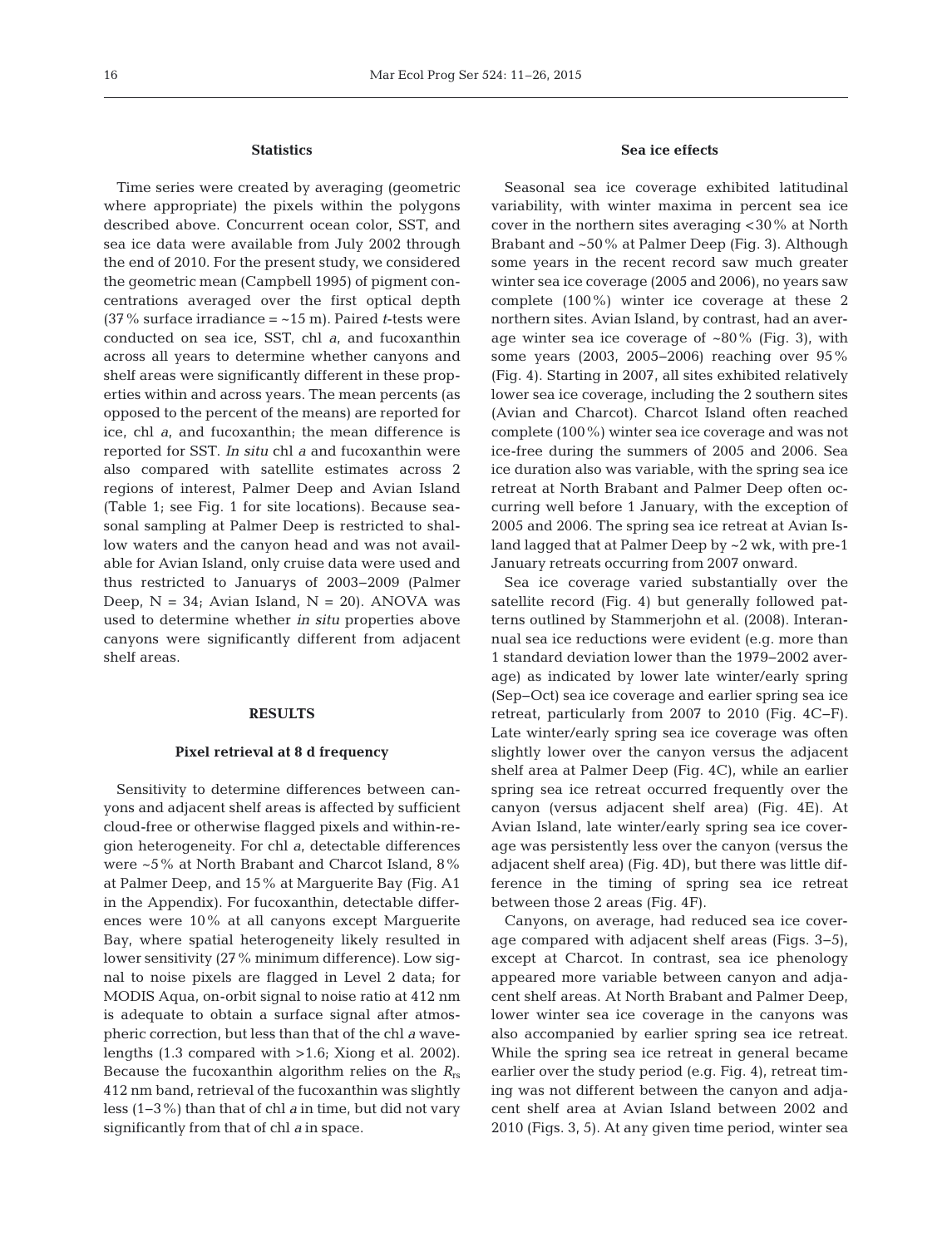

Fig. 3. Seasonal cycle (mean ± SE) of satellite-based properties derived from monthly climatologies (July 2002−June 2010). Canyons are denoted by black lines; respective shelves are denoted by blue lines



terns for Palmer Deep and Avian Island canyons (black) and adjacent shelf areas (blue) preceding annual cruises (January 2003−2010). CM: climatological mean through satellite record (1979− 2002). (A,B) Variability in sea ice coverage (%) over canyons and adjacent shelf areas (7 d running averages). (C,D) Mean preceding winter sea ice percentages calculated from 1 July to 31 October for each year. (E,F) Ice retreat year day calculated as the first day local spring sea ice coverage declined be low 15%. Note that in some years, the day of sea ice retreat occurred after 1 January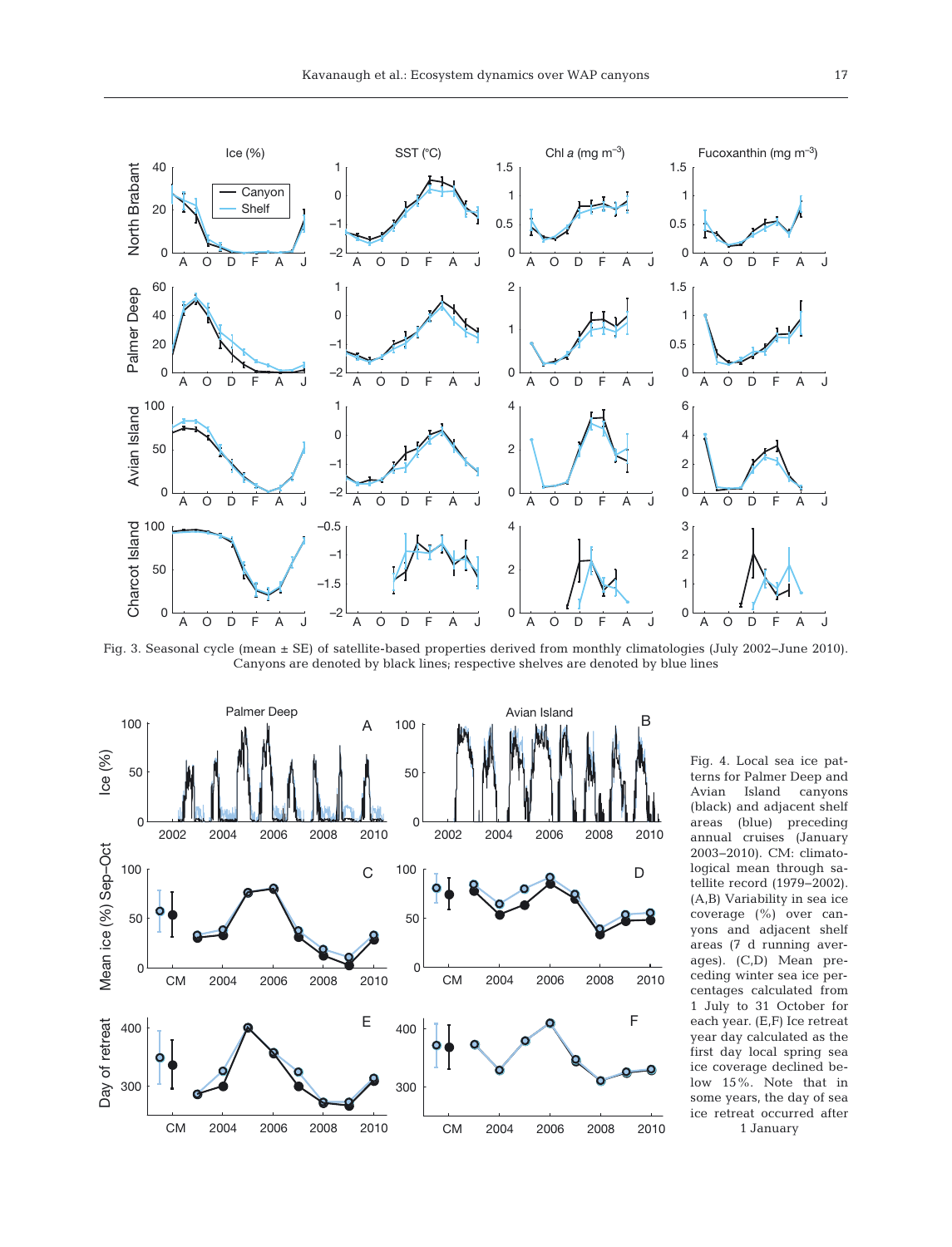

Fig. 5. Mean (±SE) sea ice coverage, sea surface temperature (SST), chlorophyll *a* (chl *a*) and fucoxanthin (July 2002−June 2010) for 4 canyons and adjacent shelf areas along the western side of the Antarctic Peninsula. NB: North Brabant; PD: Palmer Deep; AI: Avian Island; CI: Charcot Island. Mean values were calculated for matching canyon and shelf pairs, compiling 8 d averages from June through August for sea ice coverage, and October through April for SST, chl *a*, and fucoxanthin proportion. Asterisks denote significant differences (paired *t*-test, p < 0.05)

ice coverage was on average 10% lower (Table 3, Fig. 3) and sometimes as much as 15% (2006−2007) or 20% (2002−2003) lower over the canyon. At Charcot Island, both the canyon and the shelf exhibited high sea ice concentrations year-round; however, spring sea ice concentrations were significantly lower over the canyon (Table 3).

# **SST effects**

Spring through fall mean SST exhibited a latitudinal gradient, with a gradual decrease in mean SST with latitude from North Brabant (~−0.2°C) to Palmer Deep (−0.3°C) to Avian Island (−0.4°C), and then a large decrease to Charcot Island (−0.9°C). With the exception of Charcot Island, summertime temperatures averaged above 0°C, with temperatures nearing 1°C in the northern canyons (Fig. 3). However, there were qualitative differences in the timing: war mer canyon temperatures occurred in early spring in Marguerite Bay and in summer in the northern 2 canyons. Canyons, on average, had warmer spring to fall temperatures than the adjacent shelf areas  $(>= +0.1$ °C; Fig. 5, Table 3).

## **Phytoplankton dynamics**

Phytoplankton biomass did not exhibit a latitudinal gradient, but rather a maximum at Avian Island, with spring–summer chl *a* averaging ~1.5 mg m<sup>-3</sup> and almost 4 mg m−3 during January and February. Charcot Island exhibited slightly less chl  $a$  (~2 mg m<sup>-3</sup>) January average), with a sharp biomass decline in February. Annual means at Palmer Deep and North Brabant (~0.6 and ~0.7 mg m<sup>-3</sup>, respectively) were much lower than at Avian Island. Concentrations of chl *a* were episodically higher over the canyons (Figs. 5, 6; discussed in more detail below); over the time series there was a positive effect of canyons on chl *a* at Palmer Deep and Avian Island (Figs. 3, 5), but a limited effect at Charcot Island in part to small sample size.

Diatom abundance, as inferred by satellite-derived fucoxanthin, followed a similar latitudinal pattern as chl *a*, with an optimum at Avian Island, where the concentration of fucoxanthin averaged 1.3 mg  $m<sup>-3</sup>$ but reached >3 mg m<sup>-3</sup> in summer (Fig. 3). Diatom biomass declined to the south and north, where biomass at Charcot Island and Palmer Deep averaged 0.94 and 0.35 mg m−3, respectively. Diatom abun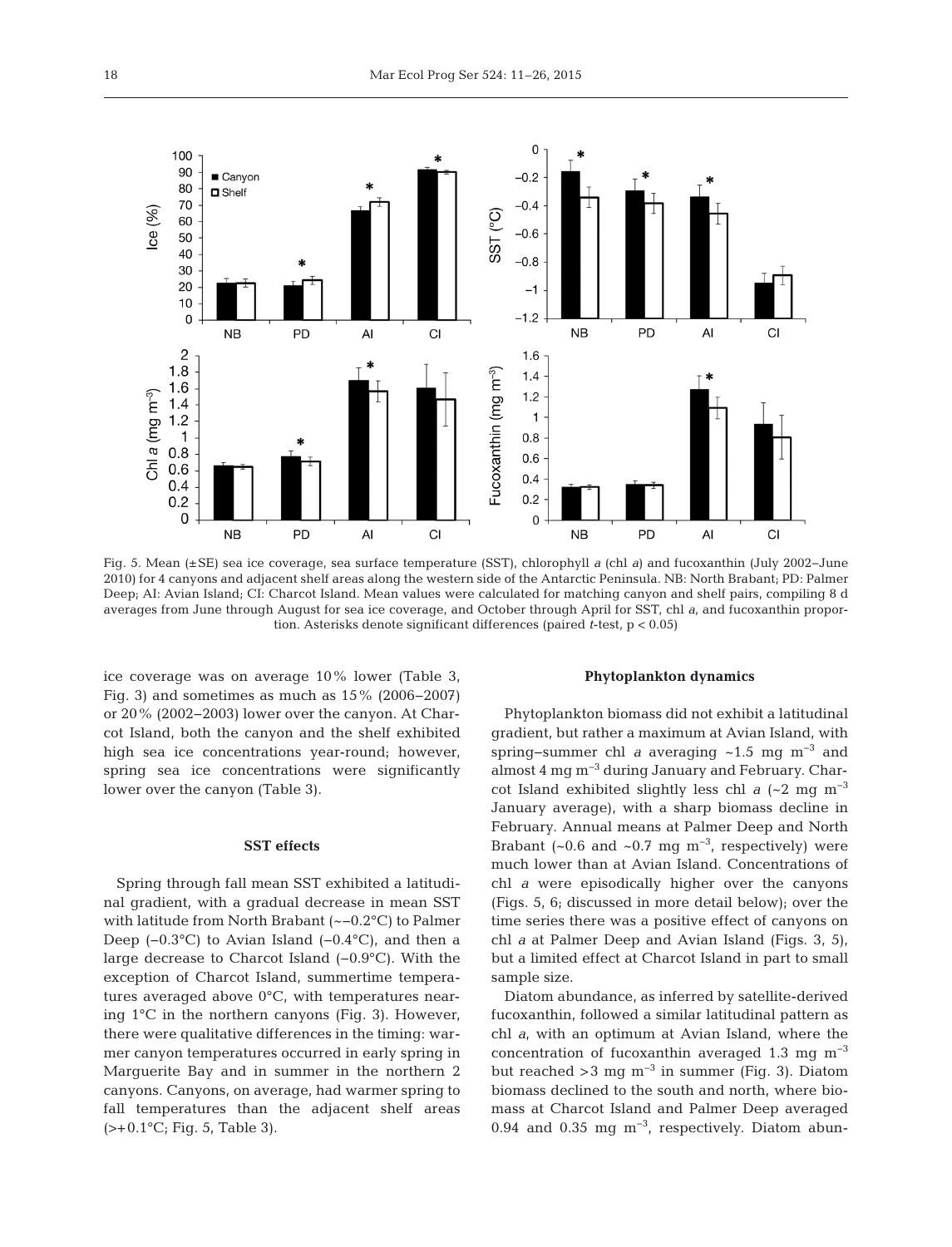Table 3. Summary statistics of remotely sensed variables over canyons and adjacent shelves. Regions of interest (ROI) are coded as follows: North Brabant (NB), Palmer Deep (PD), Avian Island (AI) and Charcot Island (CI). Means and standard errors (SE) are reported for sea ice, pigments and sea surface temperature (SST). Mean differences are reported as mean percentage change of canyon from shelf values across time period of interest; SST reflects mean absolute differences in °C (see 'Materials and methods'). *t*-values are the result of paired *t*-tests. Bold values denote statistically significant differences

| ROI                    | Canyon (SE)   | Shelf (SE)    | Difference (SE) | Count | t        | Prob $(\langle t )$ |
|------------------------|---------------|---------------|-----------------|-------|----------|---------------------|
| Winter ice: Jun-Auq    |               |               |                 |       |          |                     |
| NB                     | 22.9(24.1)    | 22.6(22.9)    | 6.8 $(4.3)$     | 88    | 1.16     | 0.251               |
| <b>PD</b>              | 21.1(23.7)    | 24.4 (23.0)   | $-40.7(4.3)$    | 88    | $-10.62$ | < 0.001             |
| AI                     | 66.7 (20.6)   | 71.9 (23.6)   | $-2.7(2.1)$     | 88    | $-8.87$  | < 0.001             |
| CI                     | 91.7(10.6)    | 90.0(9.7)     | 1.7(0.2)        | 88    | 9.71     | < 0.001             |
| Spring ice: Sep-Oct    |               |               |                 |       |          |                     |
| NB                     | 0.91(3.64)    | 1.28(4.57)    | $-39.1(5.7)$    | 24    | $-1.75$  | 0.09                |
| PD                     | 13.6(23.6)    | 21.6(21.8)    | $-15.3(3.2)$    | 24    | $-13.8$  | < 0.001             |
| AI                     | 32.8 (27.6)   | 32.4(31.8)    | 12.8(0.8)       | 24    | 0.28     | 0.78                |
| CI                     | 72.0 (31.3)   | 75.0 (28.0)   | $-1.7(0.3)$     | 24    | $-2.49$  | < 0.05              |
| SST: Oct-Apr           |               |               |                 |       |          |                     |
| NB                     | $-0.15(1.07)$ | $-0.34(1.00)$ | 0.18(1.1)       | 191   | 4.74     | < 0.001             |
| <b>PD</b>              | $-0.29(1.02)$ | $-0.38(0.89)$ | 0.09(1.0)       | 157   | 2.44     | < 0.01              |
| ${\bf AI}$             | $-0.33(1.01)$ | $-0.46(0.91)$ | 0.12(1.2)       | 152   | 3.29     | < 0.01              |
| CI                     | $-0.95(0.62)$ | $-0.89(0.58)$ | 0.05(2.3)       | 76    | $-0.76$  | 0.4518              |
| Chlorophyll a: Oct-Apr |               |               |                 |       |          |                     |
| NB                     | 0.66(0.04)    | 0.65(0.03)    | 8.5(3.0)        | 131   | 0.67     | 0.5                 |
| <b>PD</b>              | 0.78(0.06)    | 0.71(0.05)    | 21.9(7.0)       | 100   | 2.06     | < 0.05              |
| ${\bf AI}$             | 1.71(0.15)    | 1.56(0.13)    | 21.5(7.0)       | 114   | 2.21     | < 0.05              |
| CI                     | 1.61(0.28)    | 1.46(0.32)    | 51.9 (34)       | 16    | 0.52     | 0.61                |
| Fucoxanthin: Oct-Apr   |               |               |                 |       |          |                     |
| NB                     | 0.33(0.03)    | 0.33(0.02)    | 11.4(4.6)       | 131   | 0.2      | 0.84                |
| PD                     | 0.35(0.04)    | 0.34(0.03)    | 13.9(6.0)       | 100   | 0.09     | 0.93                |
| ${\bf AI}$             | 1.27(0.13)    | 1.09(0.10)    | 35(7.5)         | 114   | 3.72     | < 0.001             |
| CI                     | 0.94(0.21)    | 0.81(0.21)    | 98 (61)         | 16    | 0.65     | 0.52                |



Fig. 6. Mean (±SE) chlorophyll *a* (chl *a*), fucoxanthin, and fucoxanthin:chl *a* ratio over the peak growing periods at Palmer Deep (left) and Avian Island (right) for the canyon (black) and the adjacent shelf (blue) areas. Growing period is defined as the temporal average from December to March of each year. Asterisks denote significant differences (p < 0.05, paired *t*-test) between canyons (black line and circles) and adjacent shelf areas (blue line and circles) for the season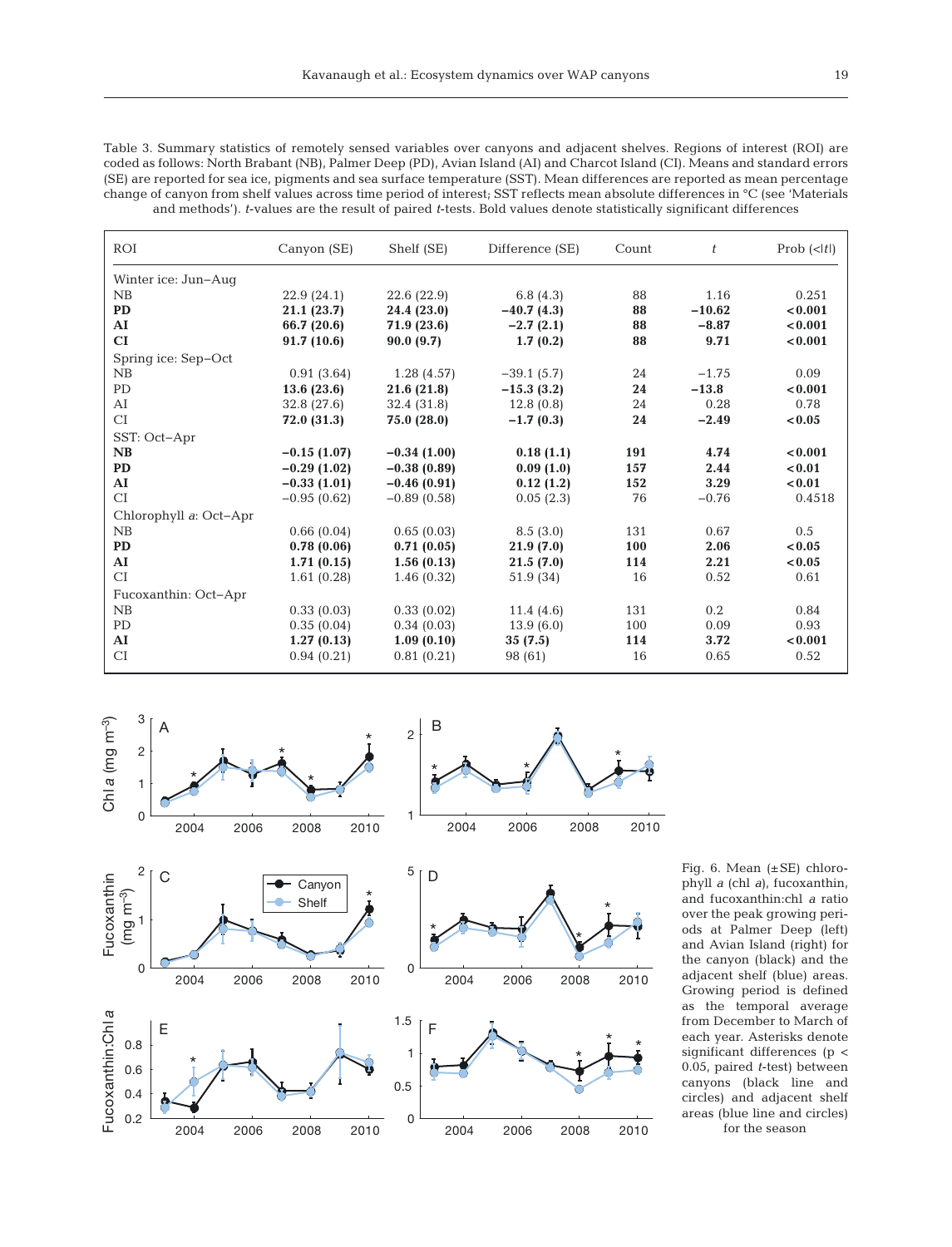dance was lowest at North Brabant, where fucoxanthin concentrations on the shelf averaged 0.33 mg m−3. The seasonality of diatom relative abundance was somewhat different than that of chl *a*. Two or more peaks in relative diatom abundance appeared seasonally (Fig. 3), one usually occurring before 1 January and one after.

The effect of canyons on diatom abundances varied latitudinally, with no difference in the northern canyons and higher diatom abundances relative to shelf areas in the southern canyons  $(t$ -test,  $p < 0.05$ ; Table 3). The effect was greatest at Avian Island (as measured by the change relative to the shelf). The difference was also strong at Charcot Island, although the number of co-occurring measurements was too sparse for statistical significance.

Interannual variation in seasonal sea ice appeared to affect total phytoplankton and diatom specific biomass at both Palmer Deep and Avian Island (Fig. 6), with low pigment concentrations following low ice years (2003, 2004, 2008, and 2009 at Palmer Deep, and 2008 and

2009 at Avian Island). At Palmer Deep, increases in chl *a* were not met with increases in fucoxanthin, resulting in lower relative abundance of diatoms (fucoxanthin:chl *a)* compared with Avian Island and above the canyon during 2004 and 2010. At Avian Island, potential effects of sea ice variability were minimal; fucoxanthin abundances and relative abundances were persistently high and higher than that at Palmer Deep. The greater diatom relative abundance over canyons was apparent during low sea ice years (Fig. 6F), suggesting that conditions were conducive for diatom dominance to persist at Avian Island, despite reduced total phytoplankton and diatom biomass.

*In situ* patterns of pigments generally followed that of satellite patterns (Fig. 7), although statistical power was limited due to sparse data availability. During the January cruises, chl *a* and fucoxanthin concentrations were higher in the Avian Island region than in the Palmer Deep region. In both regions, chl *a* was higher above the canyon than in adjacent shelf areas in high-ice years following the general pattern revealed by satellite-derived pigments (Fig. 7B,D). Similar to satellite patterns, during low sea ice years at Palmer Deep, the difference



Fig. 7. Mean (±SE) pigment patterns comparing canyons and shelves during January cruise from 2003 to 2009. (A) Palmer Deep chlorophyll *a* (chl *a*); (B) Avian Island chl *a*; (C) Palmer Deep fucoxanthin; (D) Avian Island fucoxanthin. Total samples:  $N = 34$  at Palmer Deep;  $N = 20$  at Avian Island.  $*p < 0.05$ (ANOVA)

in fucoxanthin between canyon and shelf areas was absent (Fig. 7C), even tending toward reversal, indicating a shift away from local diatom dominance.

## **DISCUSSION**

Changes in WAP climate and marine ecosystems are dramatic and coherent over several time and spatial scales. As warmer, lower sea ice conditions expand poleward, we may expect short-term increases in phytoplankton abundances because of increased light availability due to less sea ice, followed by decreases in abundances as the summertime water column becomes increasingly less stable. Canyons have episodically higher phytoplankton biomass, as inferred from [chl *a]*, but persistently higher diatom relative abundances than adjacent shelf areas. Canyons have elevated SST during the growing season and exhibit earlier sea ice retreat or decreased winter sea ice, perhaps due to local influences of UCDW. Intrusions of UCDW have been hypothesized to result in enhanced diatom production over the shelves (Prézelin et al. 2000, 2004) and in the Ross Sea (Liu & Smith 2012). With the excep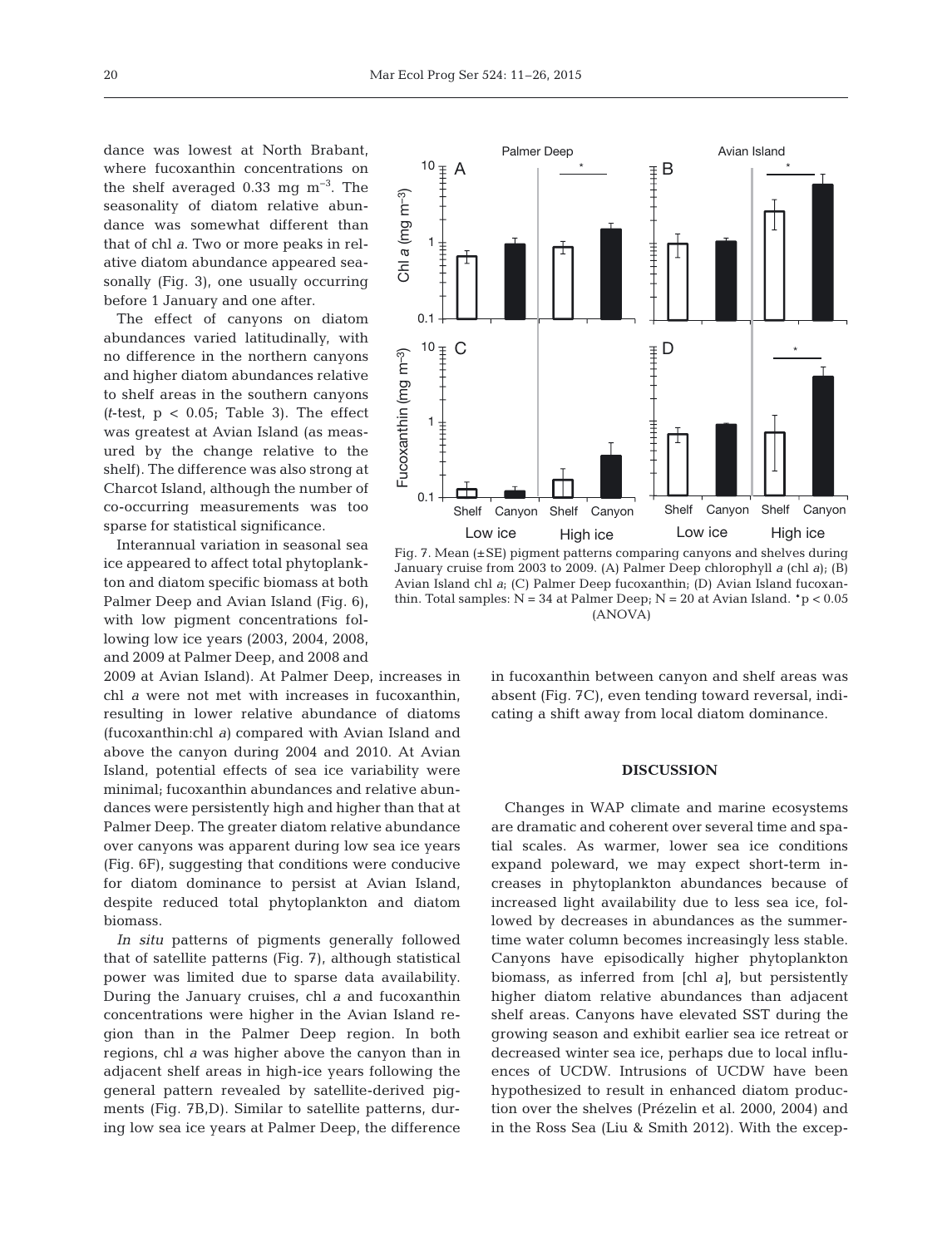tion of North Brabant, local increases of phytoplankton biomass (chl *a)* are evident at canyons, increases in absolute diatom biomass are evident above the southern canyons, and increased diatom relative abundance is apparent at Avian Island. These patterns are robust despite the strong spatial gradients in chl *a*, with differences in decadal-scale responses of phytoplankton in the northern peninsula compared with the southern peninsula (Montes Hugo et al. 2009) and cross-shelf variability associated with migration of the marginal ice zone (Smith et al. 2008). However, the spatial and temporal patterns observed suggest that the conditions favorable to higher trophic levels at canyons (e.g. increased biomass and proportion of diatoms) may be dampened under low sea ice conditions. Specifically, while canyons maintain high relative diatom proportions during low sea ice conditions at Avian Island, low sea ice conditions at Palmer Deep are associated with total phytoplankton biomass declines, decreases in diatoms, and decreases in the relative proportion of diatoms.

Although limited in number, ocean time series are essential for understanding how ecosystems are responding to long-term changes, including those driven by the climate system (e.g. Ducklow et al. 2009, Karl 2010, Doney et al. 2012). With the maturation of the satellite record, ocean color proxies can extend the inference of these important time series in space and time, despite seasonal sea ice cover and episodic data lapses associated with clouds. However, the use of ocean color proxies in this region is not without caveats (Dierssen 2010). For example, Dierssen & Smith (2000) found that [chl *a]* was underestimated along coastal Antarctica with the commonly used OC-2 algorithm, a pattern confirmed here with the more recent MODIS-Aqua record. Moderately low bacterial abundances (e.g. Ducklow et al. 2001, 2012) have been hypothesized to result in less scattering in the blue wavelengths than typical ocean waters (Dierssen & Smith 2000, Montes-Hugo et al. 2007). The fucoxanthin algorithm we employed also relies on the blue wavelengths, thus it is possible that shifts in bacterial abundances and/or increased glacial melt will result in spatial and temporal biases of the algorithm. On-orbit performance of the 412 nm band declined from 2002 to 2008 (Xiong et al. 2010), but remained above that which is necessary for atmospheric correction. Importantly, we do not see evidence of annual decline in pixel retrieval at the 8 d time scale for our fucoxanthin algorithm, with retrieval of fucoxanthin persisting at approximately 80% of chl *a* from 2003 to 2012. We also observed similar patterns in the *in situ* data, suggesting that

the spatiotemporal patterns are robust for both satellite-derived chl *a* and fucoxanthin over the temporal and spatial scales analyzed here.

Canyon dynamics provide a local test bed for investigating how regional and global change might affect bottom-up forcing through phytoplankton abundances, specifically diatoms. With high levels of unused macronutrients year-round, phytoplankton growth and productivity along coastal Antarctica is likely to be co-limited by temperature, iron, and light (Arrigo et al. 1997, Ducklow et al. 2012). In addition, grazing may have an impact on biomass over relatively short spatial and temporal scales (Marrari et al. 2008, Bernard et al. 2012). However, photophysiology, nutrient uptake rates, and grazing preferences are all taxon-specific, which can affect the community composition of phytoplankton, particularly in highly variable environments such as the Southern Ocean (e.g. Petrou & Ralph 2011). Furthermore, iron limitation, light limitation, and temperature stress may disproportionately affect diatoms (e.g. Lizotte 2001, Alderkamp et al. 2012, Martin et al. 2012). Several factors related to optimal diatom growth conditions likely interact in a non-linear fashion because of the interaction of surface conditions and sea ice with UCDW within canyons.

#### **Sea ice and surface temperature patterns**

Canyons act to reduce the concentration of sea ice early in the growing season (over winter) at the more northern (southern) sites. At Palmer Deep, the spring retreat occurs 8−17 d earlier (1979−2008) over the canyon than the adjacent shelf areas. In regions or periods with sufficient and persistent winter sea ice, the subsequent opening of the pack ice in spring above canyons results in an enhanced and sustained summer phytoplankton bloom relative to adjacent shelf areas and earlier access to foraging by sea birds. However, in regions with minimal winter sea ice (e.g. in the northern regions analyzed here), reduced winter sea ice may result in open water during periods of insufficient insolation, resulting in little benefit for phytoplankton growth rates. Successional shifts from diatoms to cryptophytes may occur earlier as surface salinities drop in response to spring− summer glacial melt (Moline et al. 2004). For example, when glacial melt near Palmer Station (on Anvers Island) occurred earlier, shifts towards cryptophyte dominance occurred earlier and were stronger. These early glacial melt years also coincided with earlier sea ice retreat.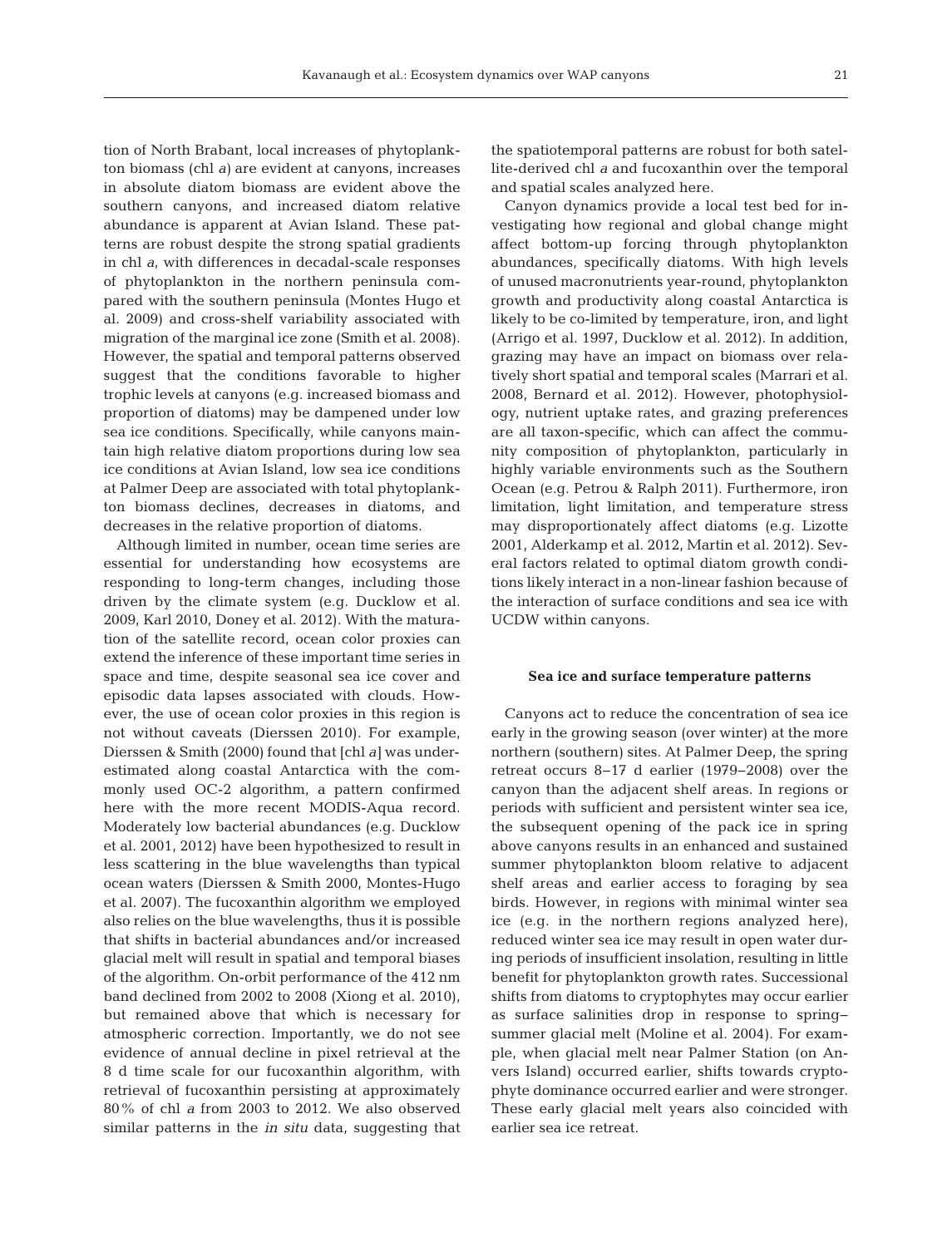At local scales, canyons are significantly warmer than adjacent shallow shelf areas (present study, >+0.1°C) across the growing season. The temperature difference likely reflects a combination of enhanced solar warming under more ice-free conditions and the upwelling or mixing of warm UCDW into colder surface waters. The temperature increase is more apparent in mid to late summer in the northern canyons (North Brabant and Palmer Deep) and occurs in spring to early summer off Avian Island. As winter sea ice declines, there is decreased formation of cold winter water that acts as a mixing barrier in the growth season between warm, subsurface UCDW and the surface layer (Martinson et al. 2008, Martinson & McKee 2012); under lower sea ice conditions, winter and spring intrusions of UCDW may increase, resulting in increased subsurface temperatures and changes in the physiology of overwintering phytoplankton. Thus warmer water upwelled in summer may directly facilitate diatom-specific growth through temperature-related metabolic increases or through the delivery of associated micronutrients. However, the seasonal timing of increased fucoxanthin abundance over canyons occurs independently of a detected temperature effect. Thus temperature variability alone is not sufficient to explain the timing of seasonal increases in diatom abundances that occur both early and late in the season, suggesting that the interaction of UCDW with canyons may ultima tely alleviate iron or light limitation for diatom populations.

# **Biophysical dynamics**

Biophysical dynamics within canyons along the WAP are conducive to phytoplankton production, and, in the southern canyons, higher diatom biomass, although the exact mechanism is still under investigation. The increased SST above canyons suggests that UCDW regularly reaches the surface layer across canyons, which may alleviate light limitation (through mixed layer shoaling) or micronutrient limitation. Water transported through canyons and upwelled or mixed subsequently to the surface may also have elevated bioavailable iron levels due to sedimentary sources. Benthic efflux of coastal sediments is potentially a large source of iron along Antarctic (Marsay et al. 2014) and other coastal margins (e.g. Lam & Bishop 2008). However, we re stricted our remote sensing study to canyon flanks, minimizing effects at canyon heads, where this effect may be the largest. Future efforts could focus on specific ocean color derived products (e.g. Behrenfeld et al. 2009, McGaraghan & Kudela 2012) and can be coupled with *in situ* trace metal chemistry and ongoing incubation experiments to determine nutrient sources (e.g. UCDW, glacial melt, resuspended sediments) and phytoplankton responses.

Canyons across the WAP appear to affect phytoplankton community structure on seasonal and interannual scales. Two seasonal shifts in community structure towards diatom dominance are evident in our time series, and both are likely affected by the interaction of canyons and sea ice. The first shift cooccurs with the canonical ice edge melt bloom that occurs early in the season as a function of sea ice melt, freshwater input, and subsequent stratification. A second increase in diatom relative abundance occurs later in the season. At regional scales, these second blooms can be associated with stratification via glacial melt (Dierssen et al. 2002, Ducklow et al. 2007).

Depending on the magnitude of winter sea ice loss and early recession in spring, ice edge blooms may be enhanced (e.g. Charcot) or diminished (e.g. Palmer) over canyons. Blooms under and along the melting edge of sea ice are dominated by diatoms (Lizotte 2001, Martin et al. 2012). The contributions of sea ice algae and overwintering free phytoplankton to 'seeding' the marginal ice edge bloom depends on ecological succession within the sea ice (Lizotte 2001) and overwintering survival strategies such as facultative heterotrophy, resting stages, and reduced metabolism with winter temperatures (Smayda & Mitchell-Innes 1974, Popels & Hutchins 2002). In a laboratory study mimicking winter dark conditions, increased temperatures resulted in reduced storage compounds, chl *a* and physiological state in free-living populations (Martin et al. 2012). Increased temperature also resulted in reduced physiological recovery in both sea-ice- residing and free-living phytoplankton when the lights were increased to mimic spring conditions (Martin et al. 2012). Thus, depending on the magnitude of sea ice loss, decreased winter sea ice cover and earlier phenology may reduce the fitness of overwintering diatoms and change the structure of phytoplankton populations associated with the sea ice edge retreat.

#### **Phytoplankton structure and biomass**

Diatoms increase in abundance again in late summer, with timing associated with the increased SST signature from upwelled UCDW and solar heating.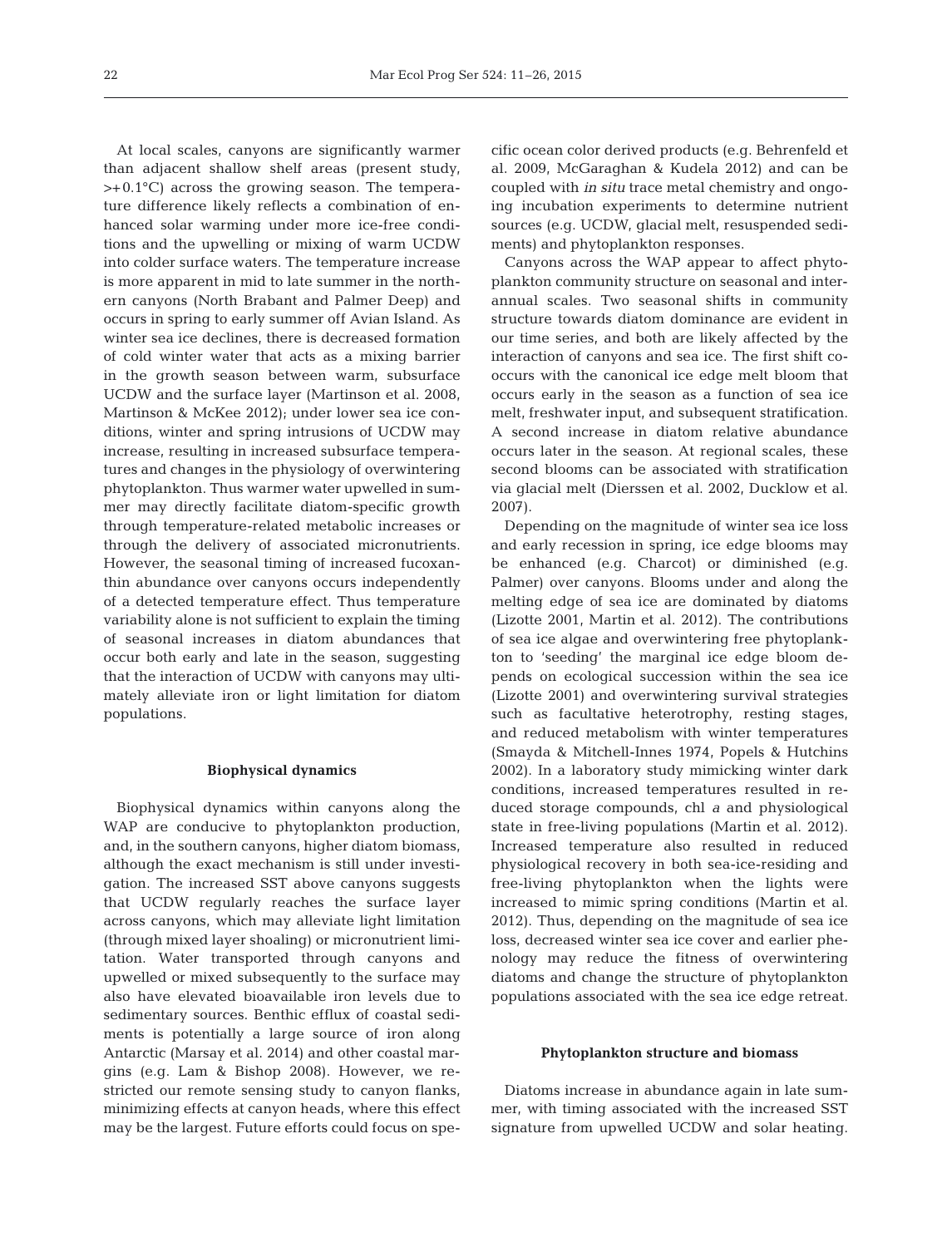While micronutrient availability likely increases with intrusions of UCDW, large extents of open water may be prone to increased mixing and a more variable light environment, particularly in the northern WAP (Montes-Hugo et al. 2009). While total phytoplankton biomass increases above canyons in the northern WAP under these conditions, we see little differences in fucoxanthin. Thus the species assemblage may or may not be conducive to krill production.

Across sites, we observe a regional maximum of total phytoplankton biomass, diatom biomass, and diatom relative abundance at Avian Island within Marguerite Bay. On decadal scales, Montes-Hugo et al. (2009) observed higher chl *a* in the southern WAP, which includes Marguerite Bay, associated with decreases in sea ice concentration. However, the mean sea ice concentration has declined on regional (Stammerjohn et al. 2008, 2012, Montes-Hugo et al. 2009) and local scales (this study). While moderate sea ice years are associated with high biomass at Avian Island, low sea ice years (e.g. 2008, 2009) are associated with low biomass at both Palmer Deep and Avian Island. Thus we do not observe higher chl *a* during low sea ice years during our study period at Avian Island, likely because the baseline has shifted toward lower sea ice concentrations. The positive canyon effects on biomass and diatom proportions are diminished or absent in the northern sites, particularly during low sea ice years. We recognize that the *in situ* data for verification are sparse; however, the patterns are similar for *in situ* and satellite-based pigments. While phytoplankton may initially respond favorably to the reduced sea ice, interannual declines in sea ice may dampen this effect. As the diatom relative abundance over the canyons shifts towards smaller phytoplankton, we may see decreased export and trophic transfer efficiency of particulate organic carbon as has been inferred from regional studies (e.g. Moline et al. 2004, Sailley et al. 2013).

# **CONCLUSIONS**

Because of the strong connection with the ACC, canyon studies along the WAP may illuminate the interaction between global and regional climate change. Sediment cores from the Palmer Deep have marked variability in the silt to clay ratio and in micro-fossil composition (Leventer et al. 1996). These changes in productivity and phytoplankton species composition are linked to the extent of glaciation and long-scale variability in the dynamics of the ACC and the flux of warm water of the UCDW onto the continental shelf (Shevenell & Kennett 2002, Warner & Domack 2002). How these global and regional climate forcings affect extant ecological interactions is a subject of great interest. Antarctic marine species have a reduced capacity to tolerate increased environmental temperatures, possibly because they have evolved over 14−40 million years to survive stable, sub-zero conditions (Pörtner et al. 2007, Clarke & Crame 2010). By extension, ice-obligate species such as krill and Adélie penguins may likewise be vulnerable to changes in the amplitude of environmental variability. Since the 1970s, Adélie penguin breeding pairs near Palmer Station, Anvers Island, have declined by 80% (Ducklow et al. 2013, Fraser et al. 2013). Our results suggest that habitat loss and physiological stress may be compounded by reduction in food availability through both decreases in total phytoplankton biomass and shifts away from diatom dominance.

Informed from LTER observations, the habitat optimum hypothesis (Fraser & Trivelpiece 1996) suggests that during the recent high-ice ecological past, canyons may have served to provide a more constant food source for penguins, opening the sea ice earlier (but not too early) for spring foraging and providing bursts of enhanced food supply during the summer. Our results support this hypothesis, linking phytoplankton abundances directly to canyons, which may represent increased food availability for aggregations of krill (Bernard & Steinberg 2013), with subsequent bottom-up effects on Adélie penguins. However, they also illuminate the interaction of the canyon effect with seasonal sea ice concentrations. Low sea ice in space and time is associated with a reduction in the relative abundance of diatoms and reduced enhancement over the canyons. Thus the transfer to higher trophic levels and particulate organic carbon sinking fluxes over canyons may diminish as the interannual trends in reduced sea ice concentrations continue.

*Acknowledgements*. We acknowledge support from the National Aeronautics and Space Administration Ocean Bio logy and Biogeochemistry Program (NNX14AL86G) and the National Science Foundation Polar Programs awards 0823101 (Antarctic Organisms and Ecosystems Program) and 1440435 (Antarctic Integrated System Science) to the Palmer LTER program.

## LITERATURE CITED

[Alderkamp AC, Kulk G, Buma AGJ, Visser RJW, Van Dijken](http://dx.doi.org/10.1111/j.1529-8817.2011.01098.x) ➤GL, Mills MM, Arrigo KR (2012) The effect of iron limitation on the photophysiology of *Phaeocystis antarctica*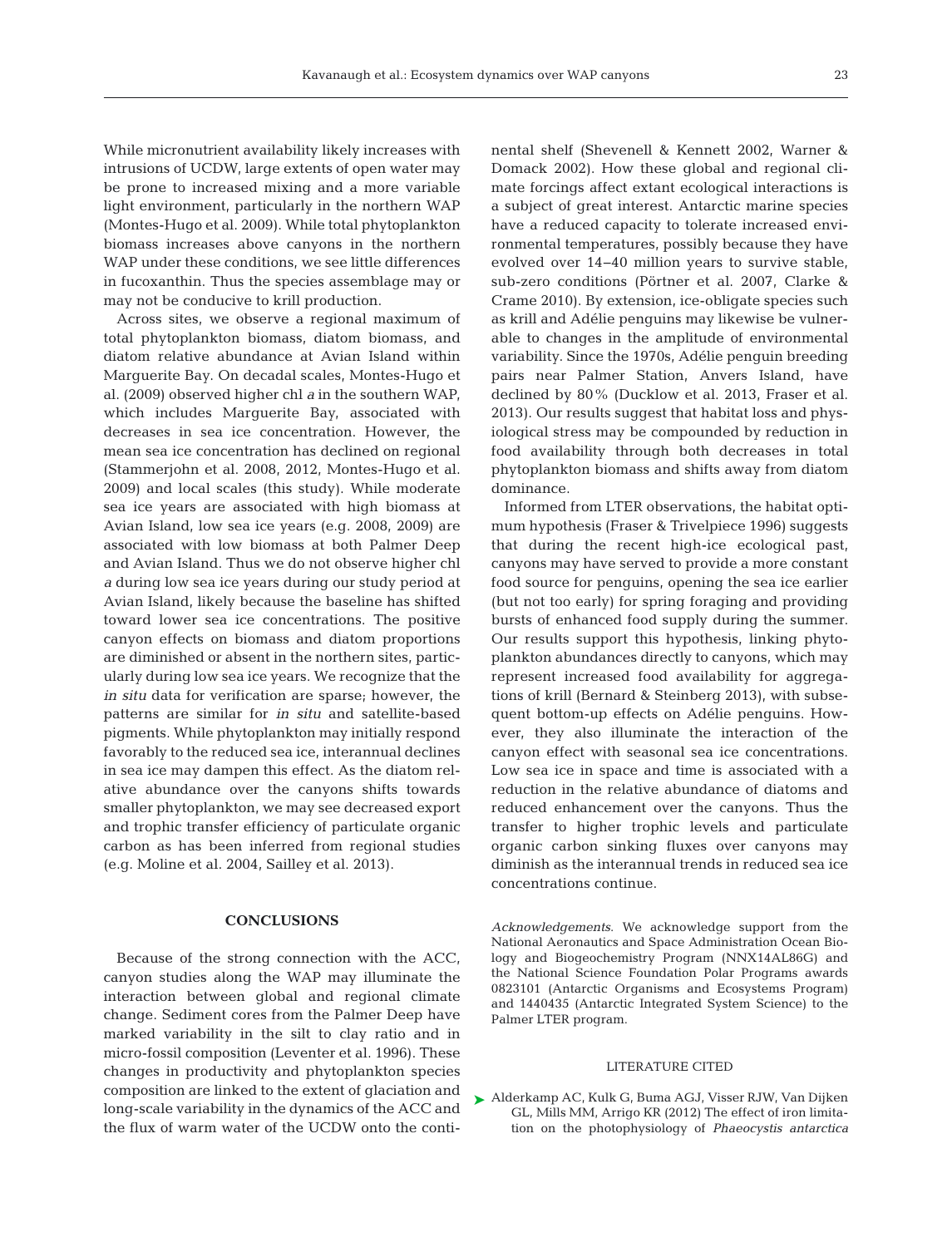lariophyceae) under dynamic irradiance. J Phycol 48: 45−59

- ▶ [Allen SE, Vindeirinho C, Thomson RE, Foreman MGG,](http://dx.doi.org/10.1139/f01-008) Mackas DL (2001) Physical and biological processes over a submarine canyon during an upwelling event. Can J Fish Aquat Sci 58: 671−684
- [Alvain S, Moulin C, Dandonneau Y, Loisel H \(2008\) Sea-](http://dx.doi.org/10.1029/2007GB003154)➤ sonal distribution and succession of dominant phytoplankton groups in the global ocean: a satellite view. Global Biogeochem Cycles 22: GB3001, doi:10.1029/ 2007GB003154
- ▶ [Arrigo KR, Worthen DL, Lizotte MP, Dixon P, Dieckmann G](http://dx.doi.org/10.1126/science.276.5311.394) (1997) Primary production in Antarctic sea ice. Science 276: 394−397
	- Arrigo KR, van Dijken GL, Bushinsky S (2008) Primary production in the Southern Ocean, 1997–2006. J Geophys Res 113, C08004, doi:10.1029/2007JC004551
- ▶ [Behrenfeld MJ, Westberry TK, Boss ES, O'Malley RT and](http://dx.doi.org/10.5194/bg-6-779-2009) others (2009) Satellite-detected fluorescence reveals global physiology of ocean phytoplankton. Biogeosciences 6:779-794
- ► [Bernard KS, Steinberg DK \(2013\) Krill biomass and aggre](http://dx.doi.org/10.1093/icesjms/fst088)gation structure in relation to tidal cycle in a penguin foraging region off the Western Antarctic Peninsula. ICES J Mar Sci 70:834-849
- ▶ [Bernard KS, Steinberg DK, Schofield OME \(2012\) Summer](http://dx.doi.org/10.1016/j.dsr.2011.12.015)time grazing impact of the dominant macrozooplankton off the Western Antarctic Peninsula. Deep-Sea Res I 62: 111−122
- [Campbell JW \(1995\) The lognormal distribution as a model](http://dx.doi.org/10.1029/95JC00458) ➤ for bio-optical variability in the sea. J Geophys Res Oceans 100(C7): 13237−13254
- ► [Cimino MA, Fraser WR, Irwin AJ, Oliver MJ \(2013\) Satellite](http://dx.doi.org/10.1111/gcb.12016) data identify decadal trends in the quality of *Pygoscelis* penguin chick-rearing habitat. Glob Change Biol 19: 136−148
- ► [Clarke A, Crame JA \(2010\) Evolutionary dynamics at high](http://dx.doi.org/10.1098/rstb.2010.0270) latitudes: speciation and extinction in polar marine faunas. Philos Trans R Soc Lond B Biol Sci 365: 3655−3666
	- Clarke A, Barnes DKA, Bracegirdle TJ, Ducklow HW and others (2012) The impact of regional climate change on the marine ecosystem of the western Antarctic Peninsula. In: Rogers AD, Johnston NM, Murphy EJ, Clarke A (eds) Antarctic ecosystems: an extreme environment in a changing world. Wiley-Blackwell, Oxford, p 91−120
	- Comiso JC (2010) Polar oceans from space. Springer, New York, NY
- ► [Comiso JC \(2012\) Large decadal decline of the Arctic multi](http://dx.doi.org/10.1175/JCLI-D-11-00113.1)year ice cover. J Clim 25: 1176−1193
- [Comiso JC, Cavalieri D, Parkinson C, Gloersen P \(1997\) Pas-](http://dx.doi.org/10.1016/S0034-4257(96)00220-9)➤ sive microwave algorithms for sea ice concentrations: a comparison of two techniques. Remote Sens Environ 60: 357−384
- ► [Cunha MR, Paterson GL, Amaro T, Blackbird S and others](http://dx.doi.org/10.1016/j.dsr2.2011.04.007) (2011) Biodiversity of macrofaunal assemblages from three Portuguese submarine canyons (NE Atlantic). Deep-Sea Res II 58:2433-2447
- ► [Dierssen HM \(2010\) Perspectives on empirical approaches](http://dx.doi.org/10.1073/pnas.0913800107) for ocean color remote sensing of chlorophyll in a changing climate. Proc Natl Acad Sci USA 107: 17073−17078
	- Dierssen HM, Smith RC (2000) Bio-optical properties and remote sensing ocean color algorithms for Antarctic Peninsula waters. J Geophys Res Oceans 105(C11): 26301−26312
- (Prymnesiophyceae) and *Fragilariopsis cylindrus* (Bacil-[Dierssen HM, Smith RC, Vernet M \(2002\) Glacial meltwater](http://dx.doi.org/10.1073/pnas.032206999) ➤ dynamics in coastal waters west of the Antarctic Peninsula. Proc Natl Acad Sci USA 99: 1790−1795
	- ► [Dinniman MS, Klinck JM, Smith WO \(2011\) A model study](http://dx.doi.org/10.1016/j.dsr2.2010.11.013) of Circumpolar Deep Water on the West Antarctic Peninsula and Ross Sea continental shelves. Deep-Sea Res II 58: 1508−1523
	- ► [Doney SC, Ruckelshaus M, Emmett Duffy J, Barry JP and](http://dx.doi.org/10.1016/j.dsr2.2008.05.014) others (2012) Climate change impacts on marine ecosystems. Annu Rev Mar Sci 4: 11−37
		- Ducklow H, Carlson C, Church M, Kirchman D, Smith D, Steward G (2001) The seasonal development of the bacterioplankton bloom in the Ross Sea, Antarctica. 1994– 1997. Deep-Sea Res II 48:4199–4221
	- ► [Ducklow HW, Baker K, Martinson DG, Quetin LB and others](http://dx.doi.org/10.1016/j.dsr2.2008.04.028) (2007) Marine pelagic ecosystems: the West Antarctic Peninsula. Philos Trans R Soc Lond B Biol Sci 362:67-94
		- Ducklow HW, Erickson M, Kelly J, Montes-Hugo M and others (2008) Particle export from the upper ocean over the continental shelf of the west Antarctic Peninsula: a longterm record, 1992−2007. Deep-Sea Res II 55:2118−2131
	- [Ducklow HW, Doney SC, Steinberg DK \(2009\) Contributions](http://dx.doi.org/10.1146/annurev.marine.010908.163801) ➤ of long-term research and time-series observations to marine ecology and biogeochemistry. Annu Rev Mar Sci 1: 279−302
	- ▶ [Ducklow H, Schofield O, Vernet M, Stammerjohn S, Erick](http://dx.doi.org/10.1016/j.jmarsys.2012.03.003)son M (2012) Multiscale control of bacterial production by phytoplankton dynamics and sea ice along the western Antarctic Peninsula: a regional and decadal investigation. J Mar Syst 98-99:26-39
	- ▶ [Ducklow HW, Fraser WR, Meredith MP, Stammerjohn SE](http://dx.doi.org/10.5670/oceanog.2013.62) and others (2013) West Antarctic Peninsula: an icedependent coastal marine ecosystem in transition. Oceanography 26: 190−203
	- [Fanelli E, Papiol V, Cartes JE, Rumolo P, Brunet C, Sprovieri](http://dx.doi.org/10.1007/BF00239374) ➤M (2011) Food web structure of the epibenthic and infaunal invertebrates on the Catalan slope (NW Mediterranean): evidence from  $\delta^{13}C$  and  $\delta^{15}N$  analysis. Deep-Sea Res I 58:98-109
		- Fraser WR, Trivelpiece WZ (1996) Factors controlling the distribution of seabirds: winter–summer heterogeneity in the distribution of Adélie penguin populations. In: Ross RM, Hofmann EE, Quetin LB (eds) Foundations for eco logical research west of the Antarctic Peninsula. American Geophysical Union, Washington, DC, p 257–272
		- Fraser W, Patterson-Fraser D, Ribic CA, Schofield O, Ducklow H (2013) A nonmarine source of variability in Adélie penguin demography. Oceanography 26:207–209
		- Fretwell P, Pritchard HD, Vaughan DG, Bamber JL and others (2013) Bedmap2: improved ice bed, surface and thickness datasets for Antarctica. Cryosphere 7: 375−393
		- Geider RJ, Maclntyre HL, Kana TM (1998) A dynamic regulatory model of phytoplanktonic acclimation to light, nutrients, and temperature. Limnol Oceanogr 43: 679–694
		- Gordon HR, Wang M (1994) Retrieval of water-leaving radiance and aerosol optical thickness over the oceans with SeaWiFS: a preliminary algorithm. Appl Opt 33:443-452
		- Hofmann EE, Klinck JM, Lascara CM, Smith DA (1996) Water mass distribution and circulation west of the Antarctic Peninsula and including Bransfield Strait. In: Ross RM, Hofmann EE, Quetin LB (eds) Foundations for ecological research west of the Antarctic Peninsula. American Geophysical Union, Washington, DC, p 61–80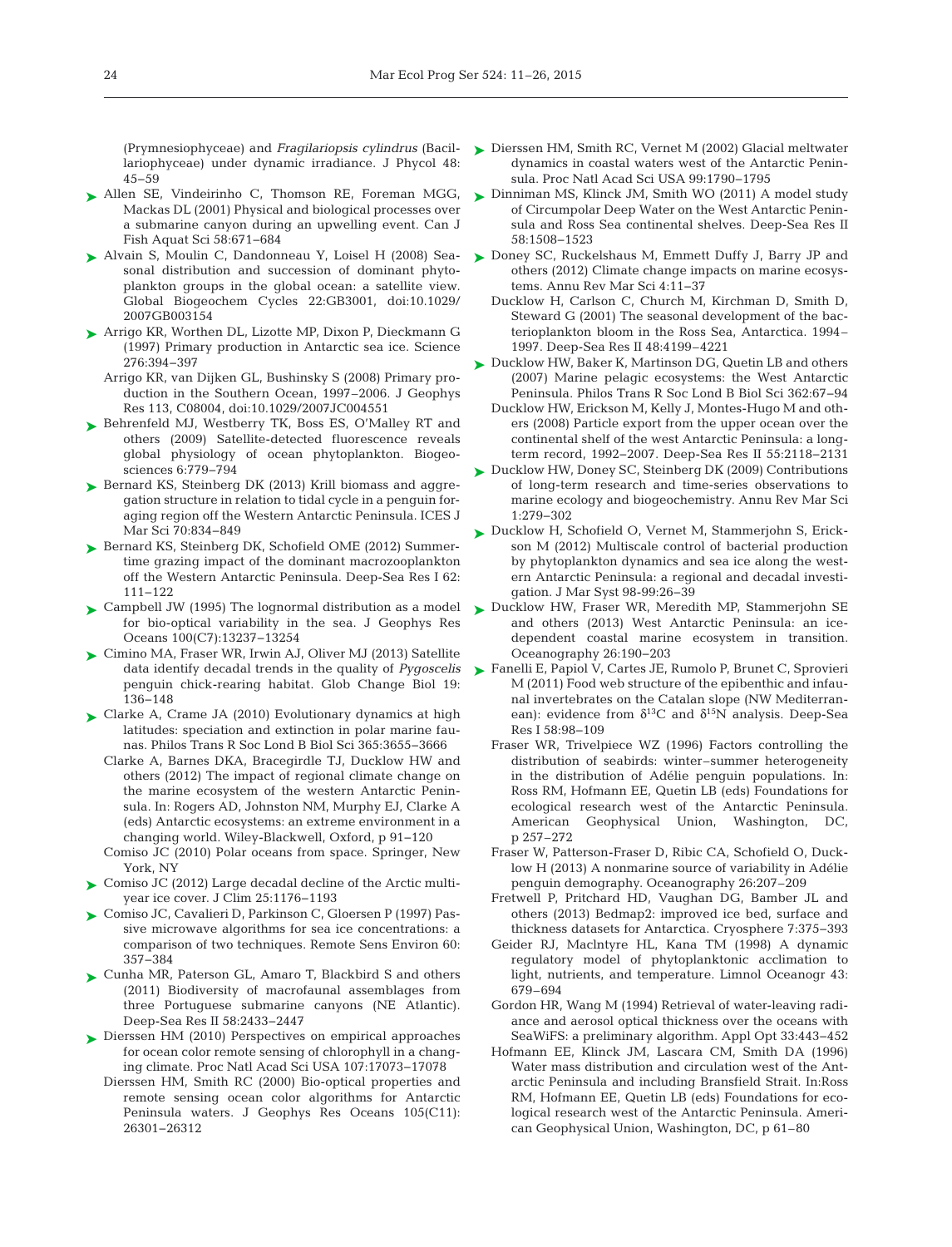Huntley ME, Lopez MDG, Karl DM (1991) Top predators in the Southern Ocean: a major leak in the biological carbon pump. Science 253: 64−66

- ► [Karl DM \(2010\) Oceanic ecosystem time-series programs.](http://dx.doi.org/10.5670/oceanog.2010.27) Oceanography 23: 104−125
- ► [Kozlowski WA, Deutschman D, Garibotti I, Trees C, Vernet](http://dx.doi.org/10.1016/j.dsr.2011.01.008) M (2011) An evaluation of the application of CHEMTAX to Antarctic coastal pigment data. Deep-Sea Res I 58: 350−364
- [Lam PJ, Bishop JKB \(2008\) The continental margin is a key](http://dx.doi.org/10.1029/2008GL033294) ➤ source of iron to the HNLC North Pacific Ocean. Geophys Res Lett 35: L07608, doi: 10.1029/2008GL033294
- ► [Leventer A \(1996\) Productivity cycles of 200-300 years in](http://dx.doi.org/10.1130/0016-7606(1996)108%3C1626%3APCOYIT%3E2.3.CO%3B2) the Antarctic Peninsula area: understanding linkages among the sun, atmosphere oceans sea ice and biota. Geol Soc Am Bull 108: 1626−1644
- ► [Liu X, Smith WO \(2012\) Physiochemical controls on phyto](http://dx.doi.org/10.1016/j.jmarsys.2011.11.013)plankton distributions in the Ross Sea, Antarctica. J Mar Syst 94: 135−144
- ► [Lizotte MP \(2001\) The contributions of sea ice algae to](http://dx.doi.org/10.1668/0003-1569(2001)041%5b0057%3ATCOSIA%5d2.0.CO%3B2) Antarctic marine primary production. Am Zool 41:57-73
- ► [Marrari M, Daly KL, Hu C \(2008\) Spatial and temporal vari](http://dx.doi.org/10.1016/j.dsr2.2007.11.011)ability of SeaWiFS chlorophyll *a* distributions west of the Antarctic Peninsula: implications for krill production. Deep-Sea Res II 55:377-392
- [Marsay CM, Sedwick PN, Dinniman MS, Barrett PM, Mack](http://dx.doi.org/10.1002/2014GL061684) ➤ SL, McGillicuddy DJ Jr (2014) Estimating the benthic efflux of dissolved iron on the Ross Sea continental shelf. Geophys Res Lett 41:7576-7583
- ▶ [Martin A, McMinn A, Heath M, Hegseth EN, Ryan KG](http://dx.doi.org/10.1016/j.jembe.2012.06.006) (2012) The physiological response to increased temperature in over-wintering sea ice algae and phytoplankton in McMurdo Sound, Antarctica and Tromsø Sound, Norway. J Exp Mar Biol Ecol 428:57-66
- ► [Martinson DG \(2012\) Antarctic circumpolar current's role in](http://dx.doi.org/10.1016/j.palaeo.2011.04.007) Palaeoclimatol Palaeoecol 335-336: 71−74
- ► [Martinson DG, McKee DC \(2012\) Transport of warm Upper](http://dx.doi.org/10.5194/os-8-433-2012) Circumpolar Deep Water onto the western Antarctic Peninsula continental shelf. Ocean Sci 8: 433−442
- ▶ [Martinson DG, Stammerjohn SE, Iannuzzi RA, Smith RC,](http://dx.doi.org/10.1016/j.dsr2.2008.04.038) Vernet M (2008) Western Antarctic Peninsula physical oceanography and spatio-temporal variability. Deep-Sea Res II 55: 1964−1987
	- McGaraghan AR, Kudela RM (2012) Estimating labile particulate iron concentrations in coastal waters from remote sensing data. J Geophys Res 117, C02004, doi: 10.1029/2011JC006977
- ▶ [Mendes CRB, De Souza MS, Garcia VMT, Leal MC, Brotas](http://dx.doi.org/10.1016/j.dsr.2012.03.002) V, Garcia CAE (2012) Dynamics of phytoplankton communities during late summer around the tip of the Antarctic Peninsula. Deep-Sea Res I 65: 1−14
	- Meredith MP, King JC (2005) Rapid climate change in the ocean west of the Antarctic Peninsula during the second half of the 20th century. Geophys Res Lett 32, L19604, doi:10.1029/2005GL024042
- ► [Mitchell BG, Holm-Hansen O \(1991\) Observations of model](http://dx.doi.org/10.1016/0198-0149(91)90093-U)ing of the Antarctic phytoplankton crop in relation to mixing depth. Deep-Sea Res A 38: 981−1007
- ▶ [Moline MA, Claustre H, Frazer TK, Schofield O, Vernet M](http://dx.doi.org/10.1111/j.1365-2486.2004.00825.x) (2004) Alteration of the food web along the Antarctic Peninsula in response to a regional warming trend. Glob Change Biol 10: 1973−1980
	- Montes-Hugo M, Vernet M, Smith R, Carder K (2007) Phytoplankton size-structure on the Western shelf of the

Antarctic Peninsula: a remote sensing approach. Int J Remote Sens 29:801–829

- ► [Montes-Hugo M, Doney SC, Ducklow HW, Fraser W, Mar](http://dx.doi.org/10.1126/science.1164533)tinson D, Stammerjohn SE, Schofield O (2009) Recent changes in phytoplankton communities associated with rapid regional climate change along the western Antarctic Peninsula. Science 323: 1470−1473
- ► [Nitsche FO, Jacobs SS, Larter RD, Gohl K \(2007\) Bathymetry](http://dx.doi.org/10.1029/2007GC001694) of the Amundsen Sea continental shelf: implications for geology, oceanography, and glaciology. Geochem Geophys Geosyst 8, Q10009, doi: 10.1029/2007GC001694
- ► [Oliver MJ, Irwin A, Moline MA, Fraser WR, Patterson D,](http://dx.doi.org/10.1007/PL00013376) Schofield O, Kohut J (2013) Adélie penguin foraging location predicted by tidal regime switching. PLoS ONE 8: e55163
- ► [Peck LS, Barnes DK, Cook AJ, Fleming AH, Clarke A \(2010\)](http://dx.doi.org/10.1111/j.1365-2486.2009.02071.x) Negative feedback in the cold: ice retreat produces new carbon sinks in Antarctica. Glob Change Biol 16: 2614−2623
- ► [Petrou K, Ralph PJ \(2011\) Photosynthesis and net primary](http://dx.doi.org/10.3354/meps09291) productivity in three Antarctic diatoms: possible significance for their distribution in the Antarctic marine ecosystem. Mar Ecol Prog Ser 437:27-40
- ▶ [Popels LC, Hutchins DA \(2002\) Factors affecting dark sur](http://dx.doi.org/10.1046/j.1529-8817.2002.01115.x)vival of the brown tide alga *Aureococcus anophagerrerens* (Pelagophyceae). J Phycol 38: 738−744
- ▶ [Pörtner HO, Peck L, Somero G \(2007\) Thermal limits and](http://dx.doi.org/10.1098/rstb.2006.1947) adaptation in marine Antarctic ectotherms: an integrative view. Philos Trans R Soc Lond B Biol Sci 362: 2233−2258
- ► [Prézelin BB, Hofmann EE, Mengelt C, Klinck JM \(2000\) The](http://dx.doi.org/10.1357/002224000321511133) linkage between Upper Circumpolar Deep Water (UCDW) and phytoplankton assemblages on the west Antarctic Peninsula continental shelf. J Mar Res 58: 165−202
- the Antarctic ice system: an overview. Palaeogeogr  $\blacktriangleright$  [Prézelin BB, Hofmann EE, Moline M, Klinck JM \(2004\)](http://dx.doi.org/10.1357/0022240041446173) Physical forcing of phytoplankton community structure and primary production in continental shelf waters of the Western Antarctic Peninsula. J Mar Res 62:419-460
	- ► [Ryan JP, Chavez FP, Bellingham JG \(2005\) Physical-biologi](http://dx.doi.org/10.3354/meps287023)cal coupling in Monterey Bay, California: topographic influences on phytoplankton ecology. Mar Ecol Prog Ser 287: 23–32
	- ► [Sailley SF, Ducklow HW, Moeller HV, Fraser WR and others](http://dx.doi.org/10.4319/lo.2014.59.1.0017) (2013) Carbon fluxes and pelagic ecosystem dynamics near two western Antarctic Peninsula Adélie penguin colonies:an inverse model approach. Mar Ecol Prog Ser 492: 253−272
	- ▶ [Schofield OM, Ducklow H, Bernard KS, Doney SC and](http://dx.doi.org/10.5670/oceanog.2013.63) others (2013) Penguin biogeography along the West Antarctic Peninsula: testing the canyon hypothesis with Palmer LTER observations. Oceanography 26:204-206
	- ▶ [Serebrennikova YM, Fanning KA \(2004\) Nutrients in the](http://dx.doi.org/10.1016/j.dsr2.2004.07.023) Southern Ocean GLOBEC region: variation, water circulation, and cycling. Deep-Sea Res II 51: 1981−2002
		- Shevenell AE, Kennett JP (2002) Antarctic Holocene climate change: a benthic foraminiferal stable isotope record from Palmer Deep. Paleoceanography 17:9.1-9.12
	- [Smayda TJ, Mitchell-Innes B \(1974\) Dark survival of auto-](http://dx.doi.org/10.1007/BF00394965)➤ trophic, planktonic marine diatoms. Mar Biol 25: 195−202
	- [Smith R, Baker KS, Byers M, Stammerjohn SE \(1998\) Pri-](http://dx.doi.org/10.1016/j.dsr2.2008.04.027)➤mary productivity of the Palmer Long Term Ecological Research Area and the Southern Ocean. J Mar Syst 17: 245−259
		- Smith RC, Martinson DG, Stammerjohn SE, Iannuzzi Ra,